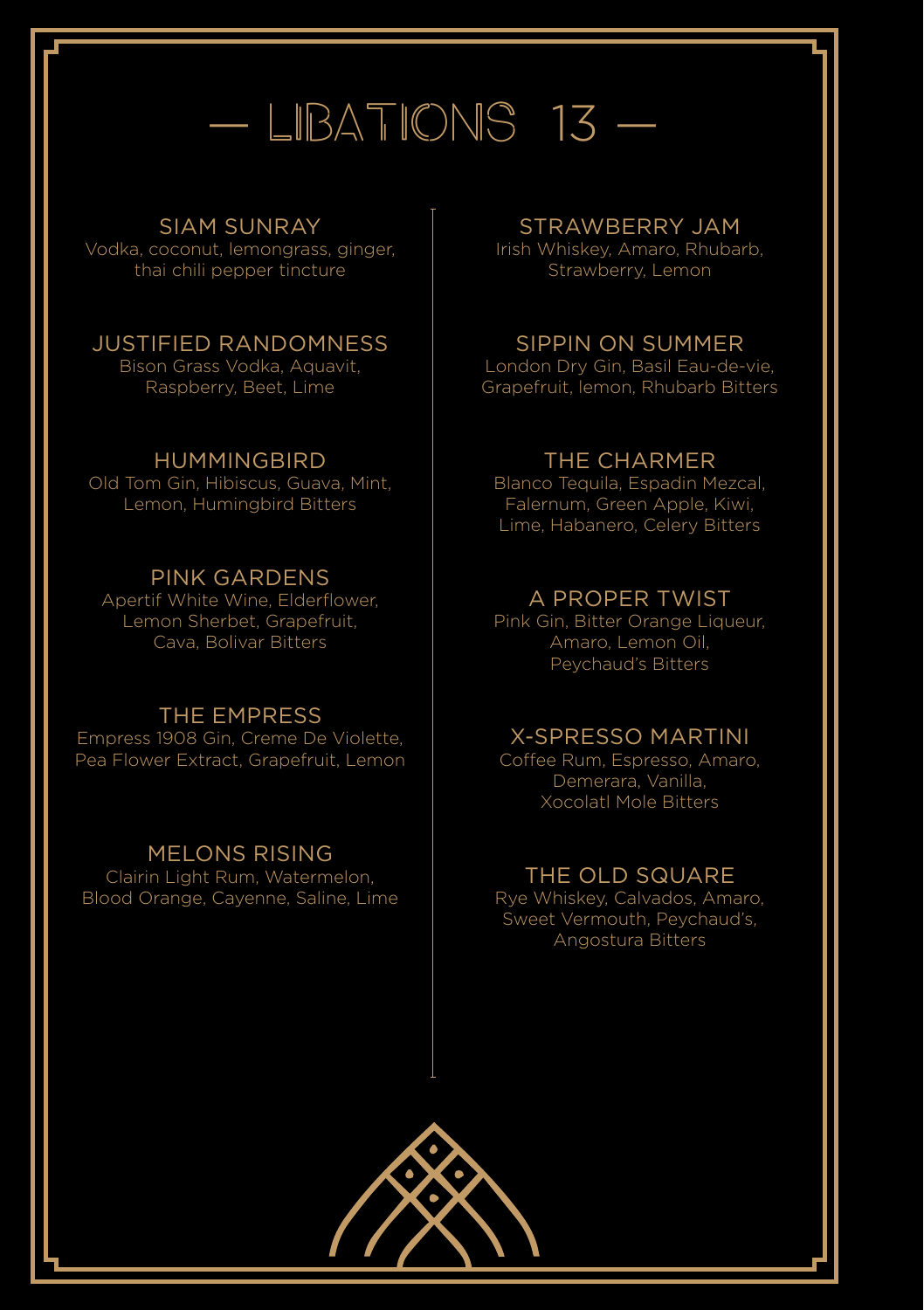## CLASSIC LIBATIONS 11 -

#### MARTINI

Gin, Dry Vermouth, Grapefuit Bitters, Lemon Oil

#### SPANISH GIN & TONIC Lemon Gin, Elderflower Tonic,

Lime Zest, Citrus Micro Greens

### QUEEN'S PARK SWIZZLE

Trinidad Rum, Mint, Lime, Peychaud's, Angostura Bitters

### CAMERON'S KICK

Scotch Whisky, Irish Whisky, Mango Brandy, Macadamia Orgeat, Lemon

### **PENICILLIN**

Scotch whisky, Zirbenz Stone Pine Liqueur, Honey, Ginger, Lemon

### HOTEL NACIONAL

Light Rum, Dark Rum, Apricot, Pineapple, Lime, Cinnamon, Orange Bitters

#### BROWN DERBY

American Whiskey, Honey, Grapefruit, Lemon

### BLOODY SANDS

Scotch Whisky, Cherry Heering, Sweet Vermouth, Creme De Cacao, Blood Orange

### BEE'S KNEES

London Dry Gin, Ames Wildflower Honey, Bee Pollen, Egg White, Lemon

### **SAZERAC**

Barrel Aged Aquavit, Rye Whiskey, Absinthe, Demerara, Peychaud's & Angostura Bitters

### SMOKED MANHATTAN

Bonded Rye Whiskey, Spanish Vermouth, PX Sherry, Angostura Bitters

### OLD-FASHIONED

Bonded Bourbon, Bonded Rye Whiskey, Dark Brown Sugar, Molasses, Trinity Bitters

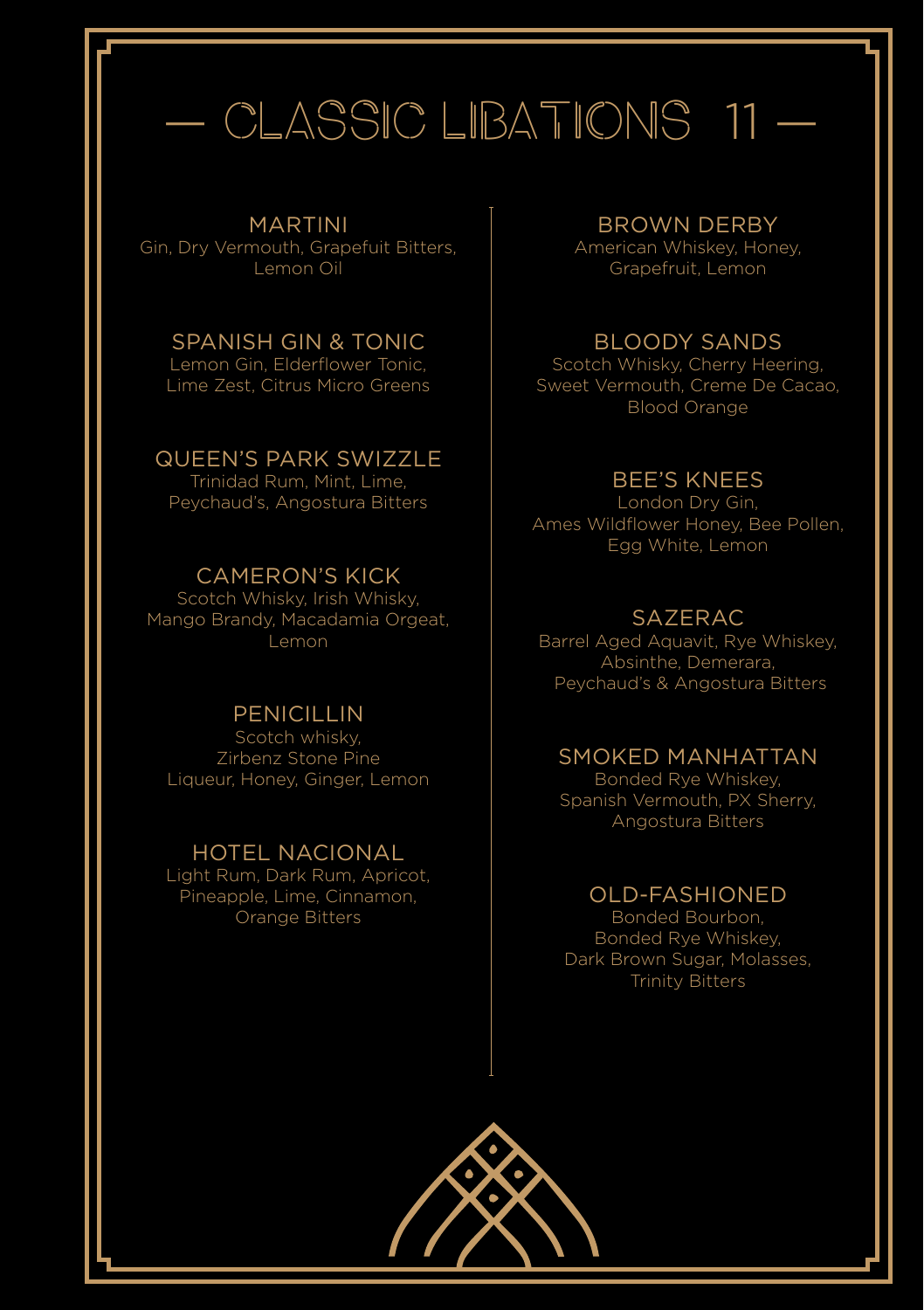### — BEER — **BOTTLES & CANS**

| DOWNEAST HARD CIDER                    | 5.10% | 7 |
|----------------------------------------|-------|---|
| <b>COORS LIGHT LAGER</b>               | 4.20% | 5 |
| CORONA LAGER                           | 4.60% | 6 |
| WELL'S BREWING BANANA BREAD FRUIT ALE  | 5.20% | 7 |
| CASTLE DANGER CASTLE CREAM ALE         | 5.50% | 6 |
| SUMMIT PALE ALE                        | 5.30% | 6 |
| CIGAR CITY MADURO BROWN ALE            | 5.50% | 6 |
| <b>WARPIGS FOGGY GEEZER IPA</b>        | 6.80% | 7 |
| CLOWN SHOES SPACE CAKE DBL IPA         | 9.00% | 9 |
| BADGER HILL SNACK PEANUT BUTTER PORTER | 6.50% | 6 |
|                                        |       |   |

## BEER AND A BUMP 5

### **THE BEERS**

COORS BANQUET / MILLER HIGH LIFE / TECATE

### **THE BUMPS**

BLANCO TEQUILA

IRISH

BOURBON

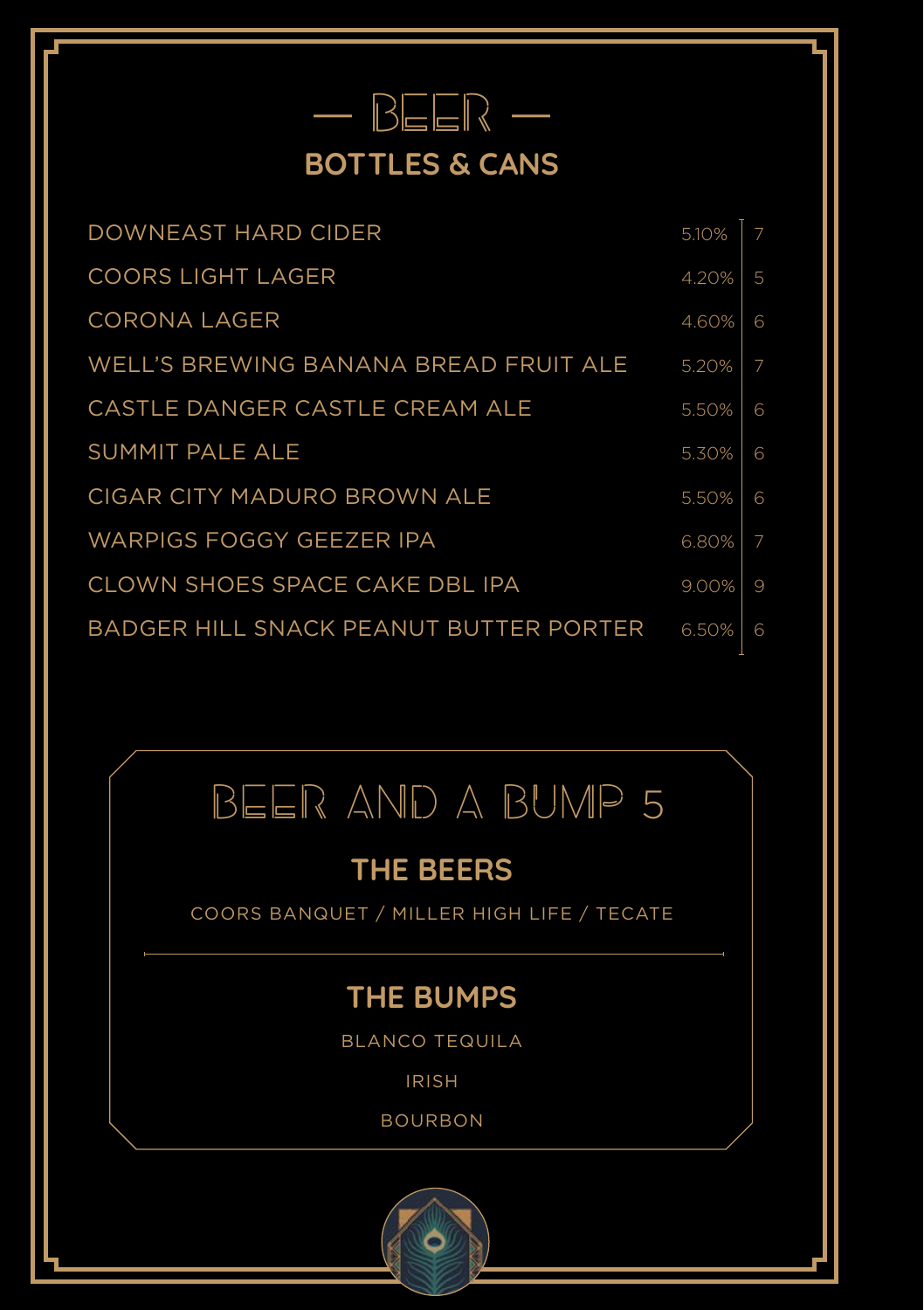|  | WINE |  |
|--|------|--|
|  |      |  |
|  |      |  |
|  |      |  |
|  |      |  |

### WHITE GLASS BOTTLE

FORIS VINYARDS Rogue Valley, Oregon

VILLA WOLD Pfalz, Germany

MATUA

**RED** 

| <b>GLASS   BOTTLE</b> |
|-----------------------|
|                       |

SOCKDOLLAGER MOOD BOARD

MALBEC  $9 \mid 32$ IQUE ENRIQUES FOSTER Mendoza, Argentina

| <b>RED BLEND</b><br>OZV<br>Lodi. California              | 10 | 36 |
|----------------------------------------------------------|----|----|
| PINOT NOIR<br><b>STERLING</b><br>Napa Valley, California | 11 | 40 |
| <b>CABERNET</b><br><b>GROUNDED</b><br>Sonoma, California | 12 | 44 |

| ۷<br>t |
|--------|
|        |
|        |

OLD SOUL

| <b>SPARKLING</b>                                  | <b>GLASS</b> | <b>BOTTLE</b> |
|---------------------------------------------------|--------------|---------------|
| <b>ROSE</b><br>YALUMBA<br>Barossa, Australia      | 9            | 34            |
| BRUT CAVA<br>"ANNA" BLANC DE BLANC<br>Cava, Spain | 10           | 36            |
| <b>BRUT ROSE</b><br>PIAZZA GRANDE<br>Italy        | 11           | 40            |

ı

 $MOSCATO$  9 32

PINOT GRIS 10 36

SAUVIGNON BLANC 11 40

 $CHARDONNAY$  12 44

Marlborough, New Zealand

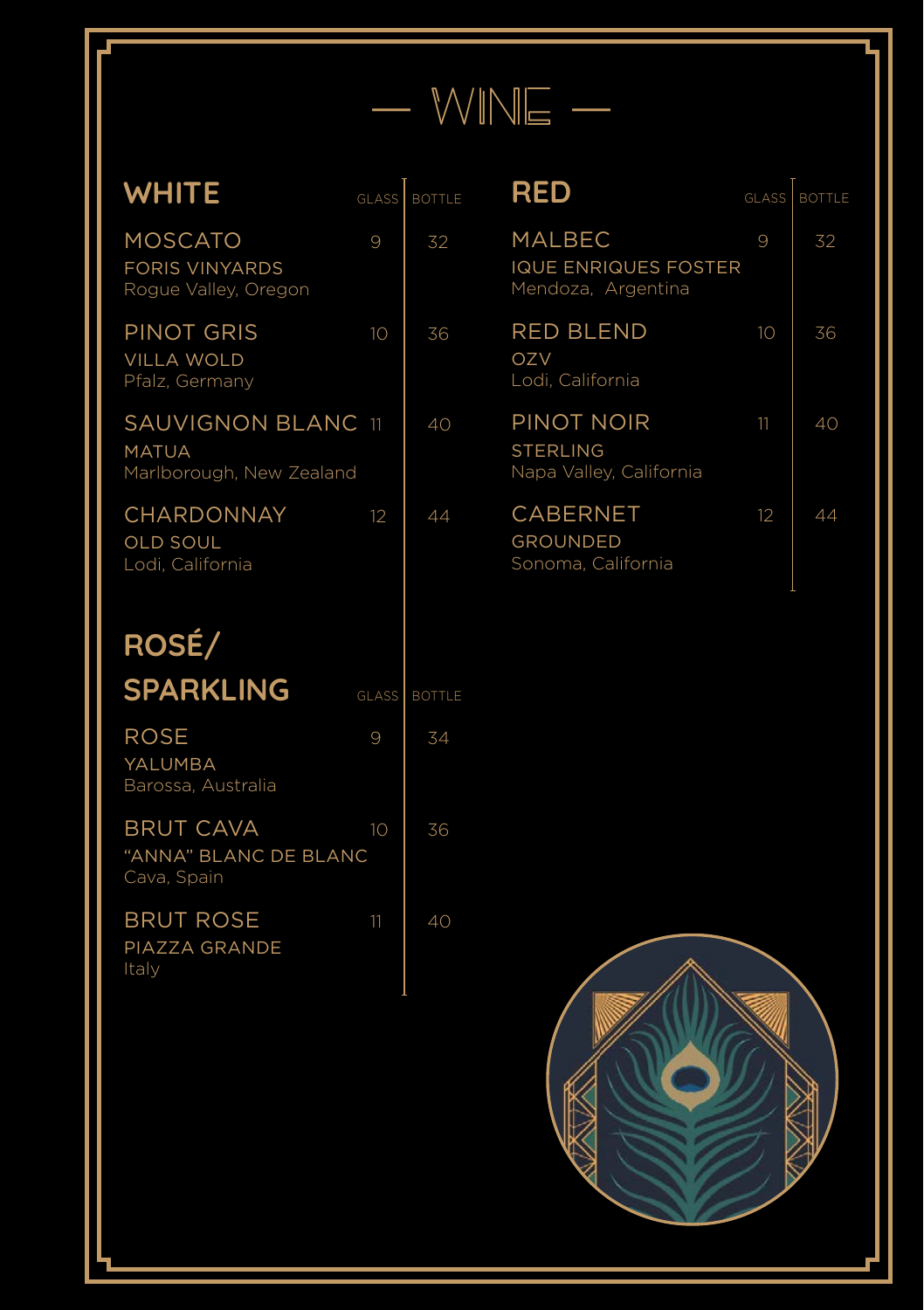## SOCKDOLLAGER

### **SELECT WHISK(e)Y FLIGHTS**

Flights are a way to showcase what we have handpicked

### AROUND THE WORLD - 37

Adelphi Ben Nevis (single pour 12) Navazos Palazzi (single pour 14) Milk and Honey The Dead Sea (single pour 16)

### FEATURED DISTILLERY FLIGHT - 28

Tattersall Rye Whiskey (single pour 7) Tattersall Cask Strength Rye (single pour 8) Tattersall Port Cask Finish Rye (single pour 8)

### NON-CHILL FILTERED FLIGHT -25

Clyde May's 5 yr Small Batch (single pour 9) Kilchoman 9 yr Bourbon Influenced (single pour 12) Russell's Reserve Single Barrel Bourbon (single pour 9)

### JAPANESE FLIGHT - 30

Yamato Ninja (single pour 11) Yamato Samurai (single pour 11) Yamato Takeda (single pour 14)

### UNPEATED FLIGHT - 27

Bruichladdich The Classic Laddie (single pour 10) Compass Box Orchard House (single pour 12) Glenrothes 12 yr Single Malt (single pour 10)

### PEATED FLIGHT - 21

Connermara 12 yr Irish Whiskey (single pour 9) Mars Iwai Tradition (single pour 8) Penderyn Celt Single Malt Welsh Whiskey (single pour 9)

### CASK FINISH FLIGHT - 28

Thomas Moore Chardonnay Cask Finish (single pour 11) Thomas Moore Cabernet Cask Finish (single pour 11) Thomas Moore Port Cask Finish (single pour 11)

### SINGLE MALT FLIGHT - 27

Bowmore The Darkest 15 year (single pour 12) Glen Scotia 15 year (single pour 8) Benriach the smoky 10 (single pour 13)

### IRISH FLIGHT - 21

Teeling Pot Still (single pour 9) Teeling Small Batch (single pour 7) Teeling Blackpitts (single pour 10)

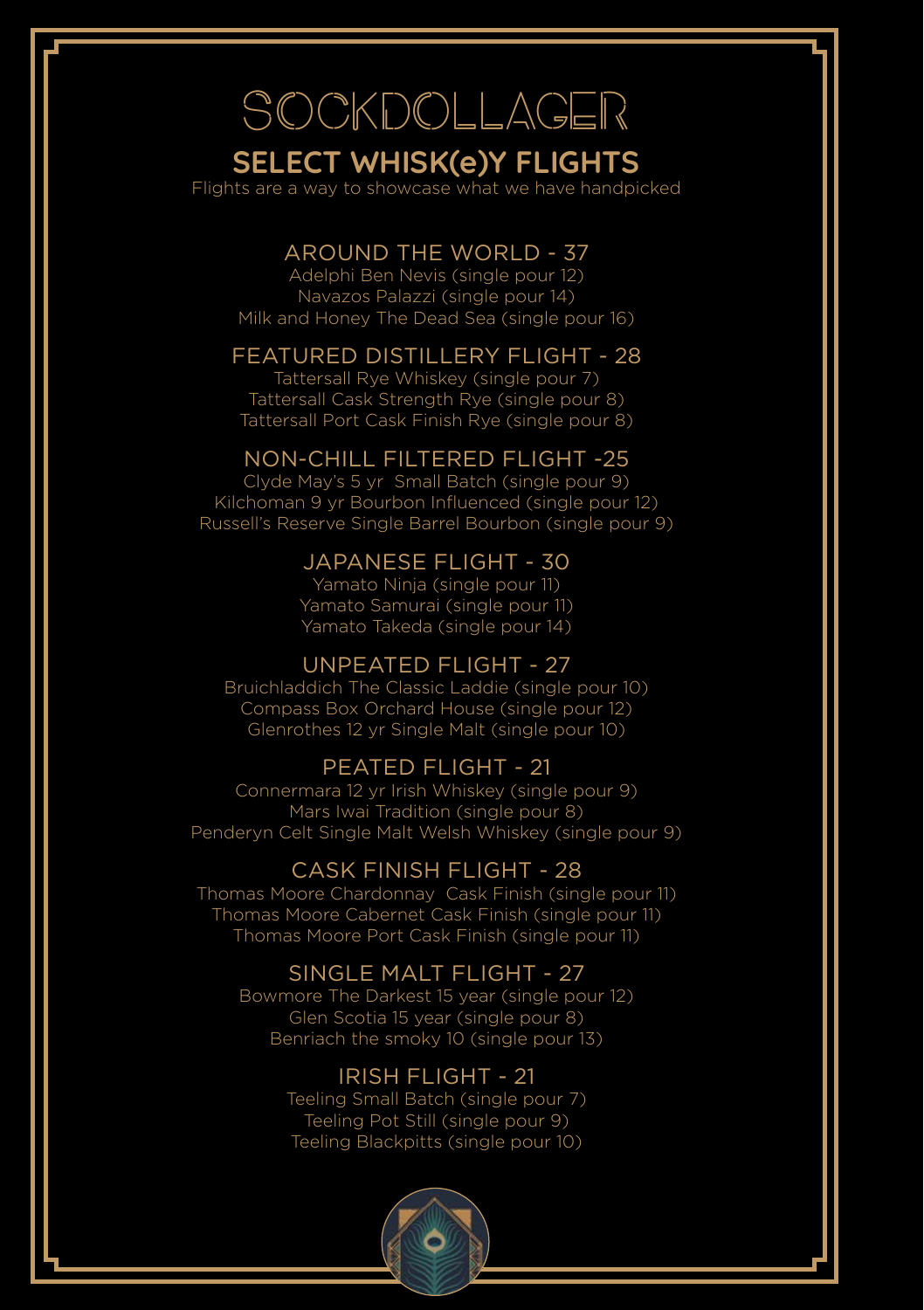# $WHISK(e)Y -$

PROOF 1 OZ 2 OZ

O

| <b>45TH PARALLEL WISCONSIN WHEAT</b>                                                                                                                                                                                                                                                                                                                                                                    | PROOF            | 10Z                                | $2^{\overline{OZ}}$  |
|---------------------------------------------------------------------------------------------------------------------------------------------------------------------------------------------------------------------------------------------------------------------------------------------------------------------------------------------------------------------------------------------------------|------------------|------------------------------------|----------------------|
|                                                                                                                                                                                                                                                                                                                                                                                                         | 96               |                                    | 14                   |
|                                                                                                                                                                                                                                                                                                                                                                                                         | 100              | 7<br>10                            | 20                   |
|                                                                                                                                                                                                                                                                                                                                                                                                         | 100              |                                    |                      |
|                                                                                                                                                                                                                                                                                                                                                                                                         |                  | $\frac{17}{10}$                    |                      |
|                                                                                                                                                                                                                                                                                                                                                                                                         | 125.56<br>125.56 | 11                                 | zo<br>34<br>20<br>22 |
| 451H PARALLEL WISCONSIN WHE<br>(Wisconsin)<br>AMRUT FUSION (Indian)<br>AMRUT NAARANGI (Indian)<br>AMRUT PEATED (Indian)<br>AMRUT CASK STRENGTH (Indian)<br>MILK AND HONEY THE DEAD SEA<br>APEX SERIES (Israel)<br>AMORIK DOUBLE MATURATION<br>AMORIK DOUB                                                                                                                                               | 120.6            | 16                                 | 32                   |
|                                                                                                                                                                                                                                                                                                                                                                                                         |                  |                                    |                      |
| (French)<br>AMORIK SHERRY CASK FINISH                                                                                                                                                                                                                                                                                                                                                                   | 92               | 9                                  | 18                   |
| Œ<br>n ronch)<br>BAIN'S (African)<br>BALCONES TEXAS SINGLE MALT                                                                                                                                                                                                                                                                                                                                         |                  |                                    | 20                   |
|                                                                                                                                                                                                                                                                                                                                                                                                         | 92<br>86         | 10<br>5                            | 10                   |
|                                                                                                                                                                                                                                                                                                                                                                                                         |                  |                                    |                      |
| BACCONNE<br>BERNHEIM'S 7 YR (Kentucky)<br>BRENNE 10 YR (French)<br>CARIBOU CROSSING SINGLE<br>CARIBEL (Canadian)                                                                                                                                                                                                                                                                                        | 105              | 9<br>9<br>9                        | 18<br>12<br>18       |
|                                                                                                                                                                                                                                                                                                                                                                                                         | 90               |                                    |                      |
|                                                                                                                                                                                                                                                                                                                                                                                                         | 96               |                                    |                      |
| CARIBOU CROSSING SINGLE<br>BARREL (Canadian)<br>CANADIAN CLUB (Canadian)<br>CEDAR RIDGE WIHEAT (IOwa)<br>CEDAR RIDGE QUINTESSENTIAL<br>SINGLE MALT (IOwa)<br>CROWN ROYAL (Canadian)<br>DAMPFWERK SINGLE MALLT                                                                                                                                                                                           |                  |                                    |                      |
|                                                                                                                                                                                                                                                                                                                                                                                                         | 80<br>80         | 8<br>6<br>6                        | 16                   |
|                                                                                                                                                                                                                                                                                                                                                                                                         | 80               |                                    | 8<br>12              |
|                                                                                                                                                                                                                                                                                                                                                                                                         |                  |                                    |                      |
|                                                                                                                                                                                                                                                                                                                                                                                                         |                  |                                    |                      |
|                                                                                                                                                                                                                                                                                                                                                                                                         | $\frac{92}{80}$  | 9<br>6                             | 18<br>12             |
|                                                                                                                                                                                                                                                                                                                                                                                                         |                  |                                    |                      |
|                                                                                                                                                                                                                                                                                                                                                                                                         | 86               | 9                                  | 18                   |
|                                                                                                                                                                                                                                                                                                                                                                                                         |                  |                                    |                      |
|                                                                                                                                                                                                                                                                                                                                                                                                         | 90               | 8                                  | 16                   |
|                                                                                                                                                                                                                                                                                                                                                                                                         |                  |                                    |                      |
|                                                                                                                                                                                                                                                                                                                                                                                                         | 120              | 10                                 | 20                   |
|                                                                                                                                                                                                                                                                                                                                                                                                         | 90               | 7<br>10                            | 14                   |
|                                                                                                                                                                                                                                                                                                                                                                                                         | 92               |                                    | 20                   |
| DAMPF WERK SINGLE MALL!<br>CMinnesota)<br>SEL BAC DORADO MESQUITE<br>SINGLE MALT (Arizona)<br>DEL BAC DISTILLER'S CUT SINGLE<br>MALT (Arizona)<br>ENGLISH CO. UNPEATED (English)<br>GEORGE DICKEL BARREL SELECT<br>GEORGE DICKEL BARREL SELECT<br>GEORGE                                                                                                                                                | 86               | 7                                  | 14                   |
| (Tennessee)<br>GEORGE DICKEL BONDED                                                                                                                                                                                                                                                                                                                                                                     |                  |                                    |                      |
|                                                                                                                                                                                                                                                                                                                                                                                                         | 100              |                                    | 14                   |
|                                                                                                                                                                                                                                                                                                                                                                                                         | 80               | $\frac{7}{7}$                      | 14                   |
| Connessee)<br>Connessee)<br>GENTLEMAN JACK (Tennessee)<br>GOUDEN CAROLUS SINGLE MALT                                                                                                                                                                                                                                                                                                                    |                  |                                    |                      |
|                                                                                                                                                                                                                                                                                                                                                                                                         | 92               | $\frac{11}{13}$<br>$\frac{13}{18}$ | 22                   |
|                                                                                                                                                                                                                                                                                                                                                                                                         | 86               |                                    |                      |
|                                                                                                                                                                                                                                                                                                                                                                                                         | 83.6             |                                    | 26<br>36             |
|                                                                                                                                                                                                                                                                                                                                                                                                         | 95               |                                    |                      |
| OUDLINE<br>(Belgian)<br>HANS REISETBAUER 7 YR (Austrian)<br>HYEN TYCHO'S STAR (Swedish)<br>J RIEGER & CO. (Kansas)<br>J CARVER ETIQUETTE SINGLE MALT<br>J CARVER ETIQUETTE SINGLE MALI<br>(Minnesota)<br>J CARVER WHEATED WHISKEY VH<br>SINGLE BARREL (Minnesota)<br>JACK DANIELS (Tennessee) 80<br>JACK DANIELS (Tennessee) 80<br>JACK DANIELS SINGLE BARREL<br>SELECT TOO PROOF (Tennessee) 130.9<br> |                  |                                    |                      |
|                                                                                                                                                                                                                                                                                                                                                                                                         |                  | 10                                 | 20                   |
|                                                                                                                                                                                                                                                                                                                                                                                                         |                  |                                    |                      |
|                                                                                                                                                                                                                                                                                                                                                                                                         |                  | 6<br>6                             | $\frac{12}{12}$      |
|                                                                                                                                                                                                                                                                                                                                                                                                         |                  |                                    |                      |
|                                                                                                                                                                                                                                                                                                                                                                                                         |                  | 8                                  | 16                   |
|                                                                                                                                                                                                                                                                                                                                                                                                         |                  |                                    |                      |
|                                                                                                                                                                                                                                                                                                                                                                                                         |                  | 9                                  | 18                   |
|                                                                                                                                                                                                                                                                                                                                                                                                         |                  |                                    |                      |
|                                                                                                                                                                                                                                                                                                                                                                                                         |                  | $\overline{14}$                    | 28                   |
|                                                                                                                                                                                                                                                                                                                                                                                                         |                  |                                    |                      |
|                                                                                                                                                                                                                                                                                                                                                                                                         | 86               | $\frac{8}{17}$                     | 16                   |
|                                                                                                                                                                                                                                                                                                                                                                                                         | 92               |                                    | 34                   |
|                                                                                                                                                                                                                                                                                                                                                                                                         |                  |                                    |                      |
|                                                                                                                                                                                                                                                                                                                                                                                                         | 92<br>92         | 16<br>16                           | 32<br>32             |
|                                                                                                                                                                                                                                                                                                                                                                                                         |                  |                                    |                      |
|                                                                                                                                                                                                                                                                                                                                                                                                         | 94               |                                    |                      |
|                                                                                                                                                                                                                                                                                                                                                                                                         | 94               |                                    | 18<br>14<br>14       |
|                                                                                                                                                                                                                                                                                                                                                                                                         | 80               |                                    |                      |
|                                                                                                                                                                                                                                                                                                                                                                                                         | 80               | 9777                               | 14                   |
|                                                                                                                                                                                                                                                                                                                                                                                                         |                  |                                    |                      |
|                                                                                                                                                                                                                                                                                                                                                                                                         | 100              | 3                                  | 6                    |
|                                                                                                                                                                                                                                                                                                                                                                                                         |                  |                                    |                      |
|                                                                                                                                                                                                                                                                                                                                                                                                         | 102.6            | 10                                 | 20                   |
|                                                                                                                                                                                                                                                                                                                                                                                                         |                  |                                    |                      |
|                                                                                                                                                                                                                                                                                                                                                                                                         | 83.4             | 7                                  | 14                   |
|                                                                                                                                                                                                                                                                                                                                                                                                         | 96               | 7                                  |                      |
|                                                                                                                                                                                                                                                                                                                                                                                                         |                  |                                    | 14                   |
| KAVALAN KING CAR CONDUCTOR<br>(Taiwanese)<br>(Taiwanese)<br>KAVALAN SHERRY OAK (Taiwanese)<br>KINGS COUNTY SINGLE MALT<br>KINGS COUNTY SINGLE MALT<br>KOVAL 4 GRAIN (Illinois)<br>KOVAL 4 GRAIN (Illinois)<br>KOVAL OAT (Illinois)<br>KOVAL OAT<br>(Isreal)                                                                                                                                             | 98               | 8                                  | 16                   |
|                                                                                                                                                                                                                                                                                                                                                                                                         |                  |                                    |                      |
|                                                                                                                                                                                                                                                                                                                                                                                                         | 92               | 7                                  | 14                   |
|                                                                                                                                                                                                                                                                                                                                                                                                         |                  |                                    |                      |
| (151881)<br>MOSSWOOD SOUR ALE BARREL<br>FINISH (California)<br>MOSSWOOD ESPRESSO BARREL<br>FINISH (California)                                                                                                                                                                                                                                                                                          | 92               | 7                                  | 14                   |
|                                                                                                                                                                                                                                                                                                                                                                                                         |                  |                                    |                      |

| MOSSWOOD DAY RUM BARREL            | PROOF | 102             | 2 OZ |
|------------------------------------|-------|-----------------|------|
| FINISH (California)                | 92    | 4               | 8    |
| MOSSWOOD APPLE BRANDY BARREL       |       |                 |      |
| FINISH (Calfornia)                 | 92    | $\overline{7}$  | 14   |
| <b>ORPHAN BARREL FOARGERS KEEP</b> |       |                 |      |
| (Scotland)                         | 96    | 40              | 80   |
| OMAR SINGLE MALT BOURBON           |       |                 |      |
| CASK (Taiwan)                      | 96    | 10              | 20   |
| PENDERYN CELT (Welsch)             | 82    | 9               | 18   |
| PENDERYN LEGEND (Welsch)           | 82    | 8               | 16   |
| PENDERYN MADEIRA (Welsch)          | 92    | 8               | 16   |
| PENDERYN MYTH (Welsch)             | 82    | 9               | 18   |
| PENDERYN SHERRYWOOD (Welsch) 92    |       | 10              | 20   |
| PINE BARRENS SINGLE MALT           |       |                 |      |
| (New York)                         | 95    | $\frac{8}{7}$   | 16   |
| PINHOOK RYE'D ON (Kentucky)        | 97    |                 | 14   |
| PUNI VINA ITALIAN MARSALA          |       |                 |      |
| <b>EDITION (Italian)</b>           | 86    | 12              | 24   |
| PENDLETON (Canadian)               | 80    | $\frac{7}{7}$   | 14   |
| PENDLETON MIDNIGHT (Canadian)      | 90    |                 | 14   |
| RANSOM THE EMERALD 1865            |       |                 | 18   |
| (Oregon)<br>RANSOM WHIPPER SNAPPER | 87.6  | 9               |      |
| (Oregon)                           | 84    | 5               | 10   |
| RANSOM RYE BARLEY WHEAT            |       |                 |      |
| (Oregon)                           | 93.4  | 9               | 18   |
| SAVAGE AND COOK SECOND             |       |                 |      |
| <b>GLANCE</b> (California)         | 88    | 6               | 12   |
| SLAUGHTERHOUSE (California)        | 88    | 8               | 16   |
| ST. GERORGE BALLER SINGLE MALT     |       |                 |      |
| (California)                       | 94    | 8               | 16   |
| <b>STRANAHAN'S BLUE PEAK</b>       |       |                 |      |
| (Colorado)                         | 86    | $\overline{7}$  | 14   |
| STRANAHAN'S SHERRY CASK            |       |                 |      |
| (Colorado)                         | 94    | 10 <sup>°</sup> | 20   |
| <b>TWO JAMES SMOKING GUN</b>       |       |                 |      |
| WHISKEY (Michigan)                 | 87    | $\overline{7}$  | 14   |
| <b>WESTLAND SINGLE MALT</b>        |       |                 |      |
| (Washington)                       | 92    | 11              | 22   |
| <b>WESTLAND SHERRY CASK FINISH</b> |       |                 |      |
| (Washington)                       | 92    | 10              | 20   |
| WESTLAND PEATED (Washington)       | 92    | 10              | 20   |
| WINDSOR (Canadian)                 | 80    | 5               | 10   |
|                                    |       |                 |      |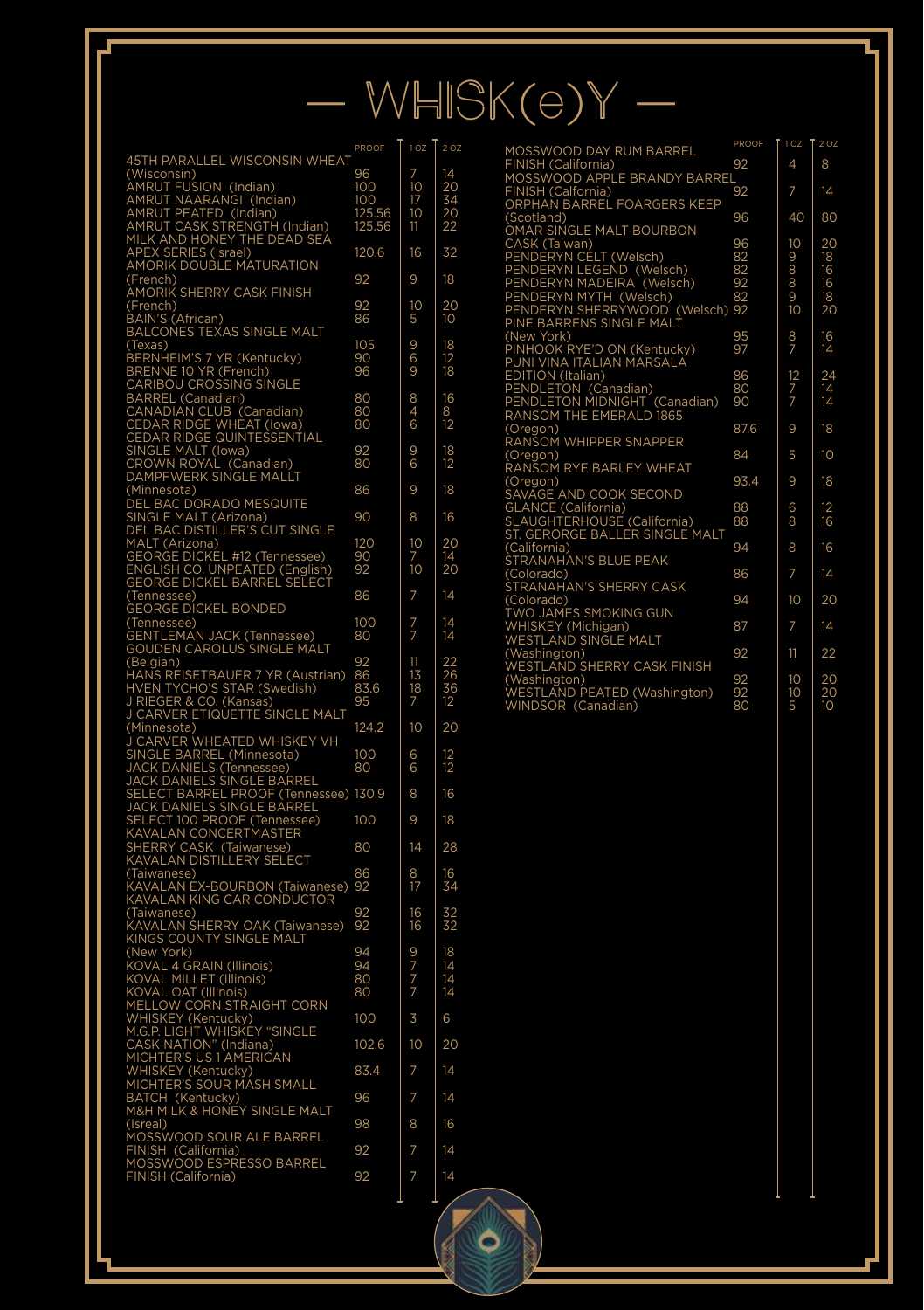# — RYE WHISKEY —

Ó

2 OJ<br>14<br>14<br>14

| 11 WELLS (Minnesota)                             | 84    | 7               | 14              |
|--------------------------------------------------|-------|-----------------|-----------------|
| ANGEL'S ENVY RYE (Kentucky)                      | 100   | $\overline{14}$ | 28              |
| <b>BALCONES TEXAS RYE (Texas)</b>                | 100   | 7               | 14              |
| BASIL HAYDEN'S CARIBBEAN                         |       |                 |                 |
| (Kentucky)                                       | 80    | 10              | 20              |
| <b>BASIL HAYDEN'S DARK RYE</b>                   |       |                 |                 |
| (Kentucky)                                       | 80    | 8               | 16              |
| <b>BASIL HAYDEN'S 10 YR RYE</b>                  |       |                 |                 |
| (Kentucky)                                       | 80    | 9               | 18              |
| BARRELL SEAGRASS RYE (Kentucky)                  | 118.4 | 12              | 24              |
| <b>BULLEIT RYE (Kentucky)</b>                    | 90    | 6               | 12              |
| CACOTIN CREEK ROUNDSTONE                         |       |                 |                 |
| (Virginia)                                       | 80    | 7               | 14              |
| CACOTIN CREEK CASK STRENGTH                      |       |                 |                 |
| (Virginia)                                       | 116   | 11              | 22              |
|                                                  | 94    | 7               | 14              |
| Clyde Mays Rye (Alabama)<br>CROWN RYE (Canadian) | 90    | 6               | 12              |
|                                                  |       |                 |                 |
| DAD'S HAT STRAIGHT RYE SMALL                     |       |                 | 14              |
| <b>BATCH</b> (Pennsylvania)                      | 90    | 7               |                 |
| DOC SWINSON'S ALTER EGO RYE                      | 90    | 10              | 20              |
| FILIBUSTER DOUBLE RYE (Virginia)                 | 90    | 7               | 14              |
| <b>GEORGE DICKEL RYE (Tennessee)</b>             | 90    | 6               | 12              |
| HEAVEN'S DOOR RYE (Tennessee)                    | 92    | 11              | 22              |
| HIGH WEST DBL RYE (Utah)                         | 92    | 9               | 18              |
| HUDSON MANHATTAN RYE                             |       |                 |                 |
| (New York)                                       | 92    | 8               | 16              |
| JACK DANIELS RYE (Tennessee)                     | 90    | 5               | 10              |
| JACK DANIELS SINGLE BARREL                       |       |                 |                 |
| RYE (Tennessee)                                  | 94    | 9               | 18              |
| JAMES E PEPPER 1776 RYE (Kentucky) 100           |       | 6               | 12              |
| JAMES E PEPPER 1776 RYE SHERRY                   |       |                 |                 |
| CASK (Kentucky)                                  | 100   | 10              | 20              |
| JAMES E PEPPER SINGLE BARREL                     |       |                 |                 |
| RYE (Kentucky)                                   | 110   | 7               | 14              |
| J CARVER RUNESTONE RYE VH                        |       |                 |                 |
| SINGLE BARREL (Minnesota)                        | 84    | 8               | 16              |
| J CARVER HUNT CLUB (Minnesota)                   | 80    | 8               | 16              |
| JIM BEAM RYE (Kentucky)                          | 90    | 5               | 10              |
| KNOB CREEK RYE (Kentucky)                        | 100   | 7               | 14              |
| KOVAL RYE (Illinois)                             | 80    | 7               | 14              |
| MASTERSONS 10 YR RYE (Canadian)                  | 45    | 11              | 22              |
| MICHTER'S RYE (Kentucky)                         | 108.6 | 7               | $\overline{14}$ |
| VOLSTEADS NEW RICHMOND RYE                       |       |                 |                 |
| BONDED SINGLE BARREL (Wisconsin) 100             |       | 7               | 14              |
| OLD FORESTER RYE (Kentucky)                      | 100   | 5               | 10              |
| OLD OVERHOLT BONDED                              |       |                 |                 |
| (Pennsylvania)                                   | 100   | 5               | 10              |
| OLD POTERERO STRAIGHT RYE                        |       |                 |                 |
| (California)                                     | 90    | 9               | 18              |
| PEERLESS RYE SMALL BATCH                         |       |                 |                 |
| (Kentucky)                                       | 109.6 | 15              | 30              |
| PENDLETON 1910 RYE (Canadian)                    | 80    | 8               | 16              |
| PIKESVILLE (Maryland)                            | 110   | 8               | 16              |
|                                                  |       |                 |                 |
| PINHOOK BOURBON COUNTY RYE                       | 95.5  | 6               |                 |
| (Kentucky)                                       |       | 8               | 12              |
| RABBIT HOLE BOXERGRAIL RYE                       | 114.6 |                 | 16              |
| (RI) 1 (Kentucky)                                | 92    | 6               | 12              |
| REBEL YELL SMALL BATCH                           |       |                 |                 |
| (Kentucky)                                       | 90    | 5               | 10              |

|                                                           | PROOF | 1 O2 | 2 OZ            |
|-----------------------------------------------------------|-------|------|-----------------|
| REDEMPTION RYE (Kentucky)<br>REDWOOD EMPIRE EMERALD GIANT | 92    | 5    | 10              |
| RYE (California)                                          | 90    | 7    | 14              |
| RITTENHOUSE BONDED (Kentucky)                             | 100   | 5    | 10              |
|                                                           |       |      |                 |
| ROCKFILTER ORGANIC BARREL ROLL                            |       |      |                 |
| RYE (Minnesota)                                           | 92    | 9    | 18              |
| ROCKFILTER ORGANIC RED RYDER                              |       |      |                 |
| RYE (Minnesota)                                           | 92    | 12   | 24              |
| ROUGH RIDER THE BIG STICK RYE                             |       |      |                 |
| (New York)                                                | 121   | 8    | 16              |
| ROUGH RYDER BULL MOOSE RYE                                |       |      |                 |
| (New York)                                                | 90    | 6    | 12              |
| ROKNAR MINNESOTA RYE                                      |       |      |                 |
| (Minnesota)                                               | 95    | 7    | 14              |
| ROKNAR SAUTERNES CASK FINISH                              |       |      |                 |
|                                                           |       |      |                 |
| (Minnesota)                                               | 94    | 8    | 16              |
| ROKNAR RYE CONGAC FINISH                                  | 94    | 7    | 14              |
| RUSSELS RESERVE SINGLE BARREL                             |       |      |                 |
| (Kentucky)                                                | 104   | 7    | 14              |
| RUSSELS RESERVE KENTUCKY                                  |       |      |                 |
| STRAIGHT RYE 6 YR (Kentucky)                              | 104   | 7    | $\overline{14}$ |
| SAGAMORE CASK STRENTGH RYE                                |       |      |                 |
| (Maryland)                                                | 114   | 9    | 18              |
| SAGAMORE DBL OAKED RYE                                    |       |      |                 |
| (Maryland)                                                | 96.6  | 9    | 18              |
| SAGAMORE DISTILLER'S SELECT                               |       |      |                 |
| (Maryland)                                                | 98    | 8    | 16              |
|                                                           |       |      |                 |
| SAVAGE AND COOK LIP SERVICE                               |       |      |                 |
| RYE (California)                                          | 90    | 6    | 12              |
| SAZERAC RYE (Kentucky)                                    | 90    | 6    | 12              |
| SAZERAC 18 YR (Kentucky)                                  | 90    | 13   | 26              |
| TEMPLETON 4 YR (lowa)                                     | 80    | 7    | 14              |
| TEMPLETON 6 YR (lowa)                                     | 91.5  | 7    | 14              |
| TWO JAMES CATCHER'S RYE                                   |       |      |                 |
| (Michigan)                                                | 98.8  | 8    | 16              |
| VALENTINE MAYOR PINGREE RYE                               |       |      |                 |
| (Michigan)                                                | 90    | 7    | 14              |
| WHISTLE PIG 10 YR (Vermont)                               | 100   | 11   | 22              |
| WHISTLE PIG 12 YR (Vermont)                               | 126   | 15   | 30              |
|                                                           |       |      | 54              |
| WHISTLE PIG 15 YR (Vermont)                               | 92    | 27   |                 |
| WHISTLE PIG 18 YR (Vermont)                               | 92    | 48   | 96              |
| WHISTLE PIG PIGGYBACK 6 YR                                |       |      |                 |
| (Vermont)                                                 | 96.56 | 8    | 16              |
| WHISTLE PIG ROADSTOCK GUMBALL                             |       |      |                 |
| 3000 (Canada)                                             | 86    | 13   | 26              |
| WILD TURKEY RYE (Kentucky)                                | 81    | 5    | 10              |
| WIDOW JANE APPLEWOOD RYE                                  |       |      |                 |
| (New York)                                                | 91    | 8    | 16              |
| WILLET RYE (Kentucky)                                     | 109.4 | 8    | 16              |
| WILLET RYE 4 YR (Kentucky)                                | 110   | 9    | 18              |
| WOODFORD RESERVE RYE                                      |       |      |                 |
|                                                           | 90.4  | 9    | 18              |
| (Kentucky)                                                |       |      |                 |
|                                                           |       |      |                 |
| WOODFORD CHOCOLATE MALTED                                 |       |      |                 |
| <b>RYE</b>                                                | 90.4  | 16   | 32              |
|                                                           |       |      |                 |
|                                                           |       |      |                 |
|                                                           |       |      |                 |
|                                                           |       |      |                 |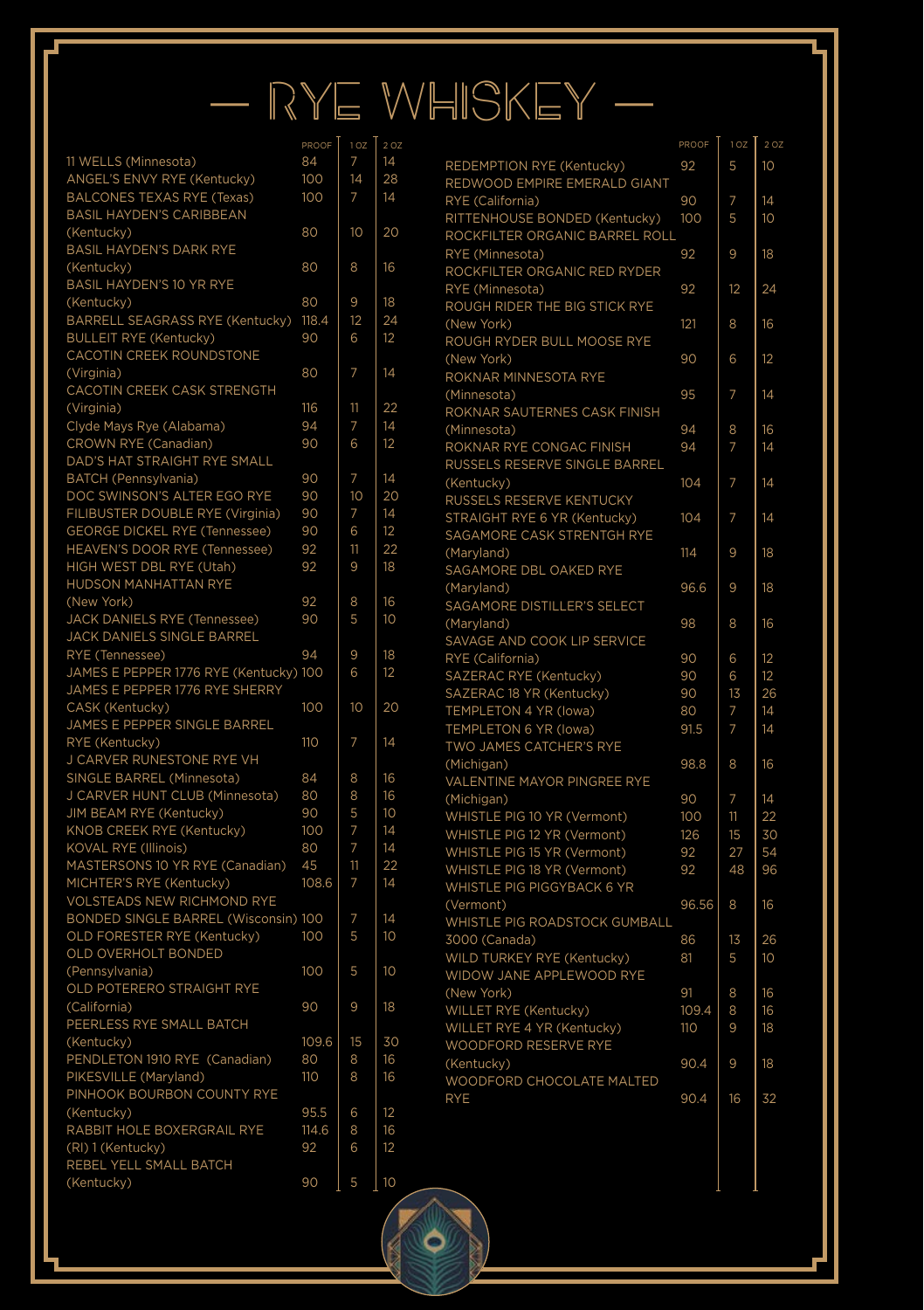# — JAPANESE WHISKEY —

|                                     | PROOF | 102 | 2 OZ |
|-------------------------------------|-------|-----|------|
| JAPANESE BLENDED 21 YR "THAT        |       |     |      |
| <b>BOUTIQUE- WHISKY"</b>            | 95.4  | 45  | 90   |
| AKASHI SINGLE MALT 3 YR IN SAKE     |       |     |      |
| <b>CASK</b>                         | 100   | 25  | 50   |
| AKASHI SINGLE MALT SHERRY           | 100   | 28  | 56   |
| <b>AKASHI NOBUSHI</b>               | 80    | 8   | 16   |
| <b>AKASHI UME</b>                   | 61    | 7   | 14   |
| AKESHI SINGLE MALT                  | 92    | 14  | 28   |
| FUKANO JIKAN                        | 80.8  | 12  | 24   |
| FUKANO 6000                         | 80.8  | 12  | 24   |
| FUYU SMALL BATCH                    | 80    | 6   | 12   |
| FUYU MIZUNARA                       | 90    | 8   | 16   |
| HAKUSHU 12 YR                       | 86    | 14  | 28   |
| <b>HIBIKI HARMONY</b>               | 86    | 12  | 32   |
| <b>ICHIRO'S MALT &amp; GRAIN</b>    | 93    | 12  | 24   |
| ICHIRO'S MALT & GRAIN LIMITED       | 93    | 23  | 46   |
| ICHIROS U.S. EDITION PEATED         | 111   | 42  | 84   |
| <b>ICHIROS CHICHIBU #9125</b>       | 124   | 46  | 92   |
| ICHIROS CHICHIBU #3912              | 116   | 47  | 94   |
| KAIYO MISUNARA OAK                  | 86    | 10  | 20   |
| KAIYO MISUNARA OAK CASK             |       |     |      |
| <b>STRENGTH</b>                     | 106   | 11  | 22   |
| KAIYO MISUNARA OAK 7 YR             |       |     |      |
| <b>STRAIGHT</b>                     | 96    | 8   | 16   |
| KAIYO MISUNARA PEATED               | 92    | 12  | 24   |
| KAIYO THE SHERI SECOND EDITION      | 92    | 16  | 32   |
| <b>KANOSUKE NEW BORN</b>            | 116   | 26  | 112  |
| KUJIRA 20 YR                        | 86    | 37  | 74   |
| <b>KURAYOSHI PURE MALT</b>          | 92    | 10  | 20   |
| <b>KURAYOSHI SHERRY CASK FINISH</b> | 92    | 9   | 32   |
| <b>KURAYOSHI 8 YR</b>               | 92    | 9   | 18   |
| KURAYOSHI 12 YR                     | 92    | 12  | 24   |
| <b>KURAYOSHI 18 YR</b>              | 100   | 25  | 50   |
| MARS IWAI 45                        | 90    | 6   | 12   |
| <b>MARS IWAI TRADITION</b>          | 80    | 8   | 16   |
| <b>MARS IWAI</b>                    | 80    | 8   | 16   |
| MARS KOMAGATAKE SINGLE MALT         |       |     |      |
| <b>DOUBLE CELLARS</b>               | 92    | 22  | 44   |
| MARS KOMAGATAKE TSUNUKI AGING 116   |       | 23  | 46   |
| MARS KOMAGATAKE YAKUSHIMA           |       |     |      |
| <b>AGING</b>                        | 118   | 33  | 66   |
| MARS THE LUCKY CAT "HANA"           | 80    | 15  | 30   |
| MATSUI MIZUNARA                     | 96    | 12  | 24   |
| <b>MATSUI PEATED</b>                | 96    | 12  | 32   |
|                                     |       |     |      |

|                                  | PROOF | 1 <sub>OZ</sub> | 2 OZ |
|----------------------------------|-------|-----------------|------|
| <b>MATSUL SAKURA</b>             | 96    | 12              | 24   |
| NIKKA COFFEY GRAIN               | 80    | 10 <sup>2</sup> | 20   |
| NIKKA MIYAGIKYO                  | 90    | 11              | 22   |
| NIKKA YOICHI                     | 90    | 11              | 22   |
| OHISHI JAPANESE WHISKY VH        |       |                 |      |
| SINGLE BARREL                    | 86.2  | 9               | 18   |
| OHISHI SINGLE BRANDY CASK        | 83.2  | 9               | 18   |
| PEAK                             | 86    | 7               | 14   |
| THE TOTTORI BLENDED OAK          | 86    | 7               | 14   |
| THE TOTTORI EX-BOURBON BARREL 86 |       | 8               | 16   |
| THE TOTTORI 17 YR                | 100   | 20              | 40   |
| <b>SENSEI</b>                    | 80    | 7               | 14   |
| SHINOBU PURE MALT MIZUNARA       |       |                 |      |
| OAK                              | 86    | 10              | 20   |
| <b>TENJAKU</b>                   | 80    | 8               | 16   |
| <b>TOKI SUNTORY</b>              | 86    | 6               | 12   |
| <b>UMIKI</b>                     | 92    | 7               | 14   |
| YAMATO NINJA                     | 80    | 9               | 18   |
| YAMATO SAMURAI                   | 80    | 9               | 18   |
| YAMATO TAKEDA                    | 80    | 14              | 28   |
| YAMAZAKI 12 YR                   | 86    | 13              | 26   |
| YAMAZAKI 18 YR                   | 86    | 45              | 90   |
|                                  |       |                 |      |



SOCKDOLLAGER MOOD BOARD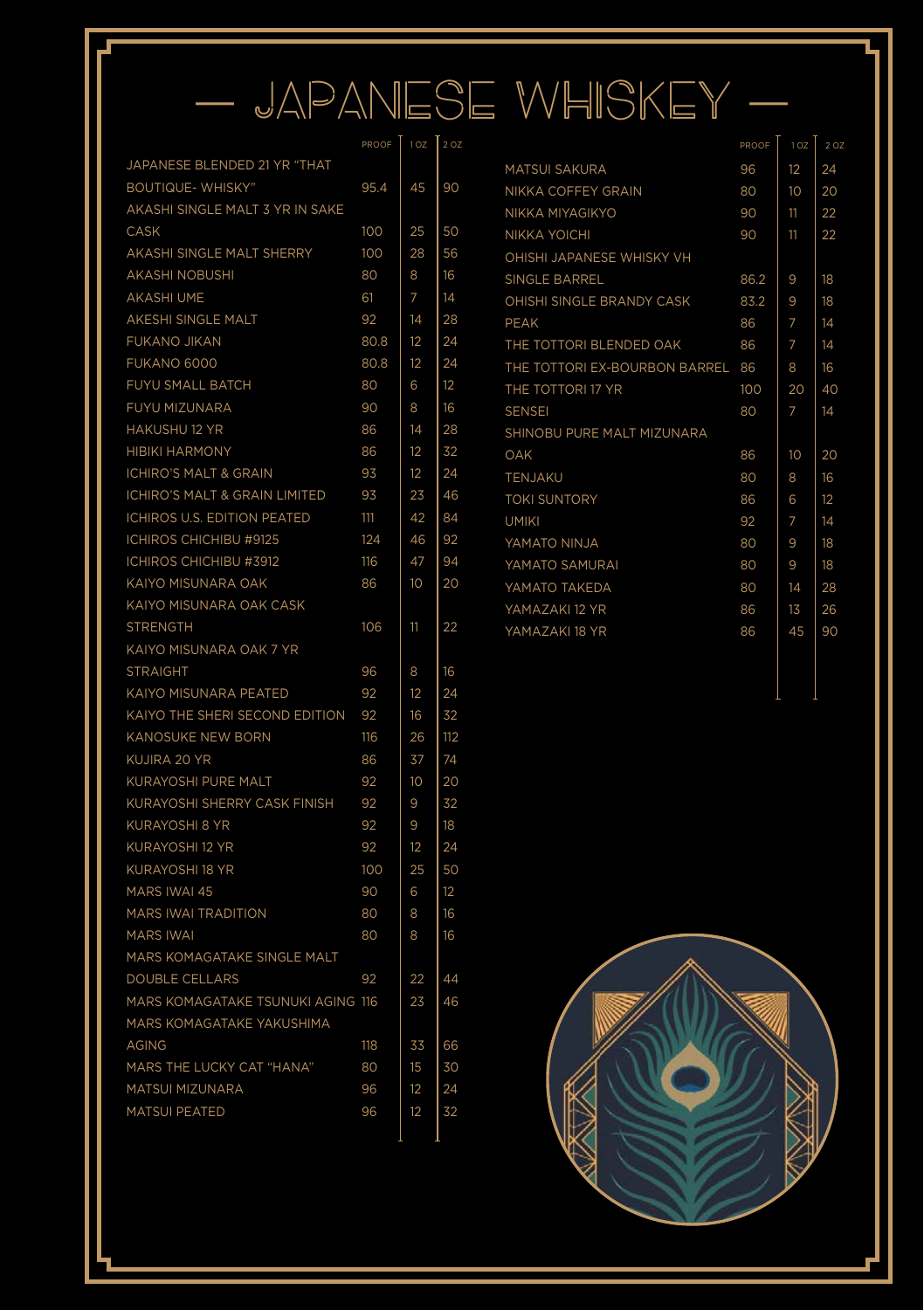# — BOURBON WHISKEY —

Ó

| <b>BOURBON WHISKEY</b>                | PROOF | 1 <sub>OZ</sub> | 2 OZ |
|---------------------------------------|-------|-----------------|------|
| 11 WELLS (Minnesota)                  | 84    | 7               | 14   |
| 1792 FULL PROOF (Kentucky)            | 125   | 7               | 14   |
| 1792 SINGLE BARREL (Kentucky)         | 98.6  | 7               | 14   |
| 1792 SMALL BATCH                      | 93.7  | 7               | 14   |
| ANGELS ENVY (Kentucky)                | 100   | 9               | 18   |
| ANGELS ENVY CASK STRENGTH             |       |                 |      |
| (Kentucky)                            | 119.3 | 24              | 48   |
| BAKERS 7 YR (Kentucky)                | 107   | 10              | 20   |
| BALCONES TEXAS POT STILL (Texas)      | 92    | 6               | 12   |
| <b>BALCONES TRUE BLUE (Texas)</b>     | 100   | 9               | 18   |
| BARREL DOVETAIL (Kentucky)            | 122.9 | 12              | 24   |
| <b>BARREL NEW YEARS (Kentucky)</b>    | 112.1 | 12              | 24   |
| BIB AND TUCKER (Tennessee)            | 92    | 9               | 18   |
| BELLE MEADE SOUR MASH                 |       |                 |      |
| <b>BOURBON (Tennessee)</b>            | 90.4  | 8               | 16   |
| <b>BLANTONS (Kentucky)</b>            | 93    | 11              | 22   |
| BLOOD OATH PACT 6                     | 98.6  | 14              | 28   |
| <b>BOMBERGERS (Kentucky)</b>          | 108   | 11              | 22   |
| <b>BOOKERS (Kentucky)</b>             | 129.2 | 11              | 22   |
| <b>BOOKERS LITTLE BOOK (Kentucky)</b> | 122.6 | 16              | 32   |
| <b>BORDER BOURBON (Wisconsin)</b>     | 91.2  | 9               | 18   |
| <b>BREAKER BOURBON (California)</b>   | 90    | 7               | 14   |
| BREAKER BOURBON PORT FINISH           |       |                 |      |
| (California)                          | 90    | 9               | 18   |
| <b>BUFFALO TRACE SINGLE BARREL</b>    |       |                 |      |
| (Kentucky)                            | 90    | 7               | 14   |
| <b>BULLEIT</b> (Kentucky)             | 90    | 6               | 12   |
| <b>BULLEIT BARREL STRENGTH</b>        |       |                 |      |
| (Kentucky)                            | 119.4 | 9               | 18   |
| <b>BULLEIT 10YR (Kentucky)</b>        | 91.2  | 7               | 14   |
| <b>BRECKENRIDGE (Colorado)</b>        | 86    | 6               | 12   |
| BRECKENRIDGE PORT CASK FINISH         |       |                 |      |
| (Colorado)                            | 90    | 8               | 16   |
| BRECKENRIDGE PX SHERRY CASK           |       |                 |      |
| FINISH (Colorado)                     | 90    | 8               | 16   |
| CABIN STILL (Kentucky)                | 80    | 4               | 8    |
| CALUMET FARMS 12 YR                   | 94    | 13              | 26   |
| CALUMET FARMS SINGLE RACK             |       |                 |      |
| BLACK 10 YR (Kentucky)                | 92    | 12              | 24   |
| CEDAR RIDGE (lowa)                    | 80    | 6               | 12   |
| CLYDE MAYS (Alabama)                  | 92    | 8               | 16   |
| CLYDE MAYS 5 YR SMALL BATCH           | 110   | 9               | 18   |
| CODY ROAD (lowa)                      | 90    | 7               | 14   |
| CROOKED WATERS KING'S POINT           |       |                 |      |
| PORT CASK FINISH (Minnesota)          | 100   | 9               | 14   |
| CROOKED WATERS OLD HELL               |       |                 |      |
| ROARING (Minnesota)                   | 90    | 9               | 18   |
| <b>CROOKED WATERS LOST LAKE</b>       |       |                 |      |
| SHERRY CASK FINISH (Minnesota)        | 90    | 10              | 20   |
| DOC SWINSON'S 15 YR RARE              |       |                 |      |
| RELEASE (Kentucky)                    | 118.2 | 18              | 36   |
| DOC SWINSON"S TRIPLE CASK             |       |                 |      |
| (Indiana)                             | 95.8  | 9               | 18   |
| E.H. TAYLOR SMALL BATCH               |       |                 |      |
| (Kentucky)                            | 100   | 14              | 28   |
| E.H. TAYLOR SINGLE BARREL             |       |                 |      |
| (Kentucky)                            | 100   | 10              | 20   |
| EAGLE RARE 10 YEAR (Kentucky)         | 90    | 6               | 12   |
|                                       |       |                 |      |

|                                       | PROOF | 102 | 2 OZ |
|---------------------------------------|-------|-----|------|
| ELIJAH CRAIG SMALL BATCH              |       |     |      |
| (Kentucky)                            | 94    | 5   | 10   |
| EVAN WILLIAMS BLACK (Kentucky)        | 84    | 4   | 8    |
| EVAN WILLIAMS SINGLE BARREL           |       |     |      |
| (Kentucky)                            | 86.6  | 5   | 10   |
| EVAN WILLIAMS BONDED (Kentucky)       | 100   | 6   | 12   |
| EZRA BROOKS (Kentucky)                | 90    | 4   | 8    |
| FIGHTING COCK (Kentucky)              | 103   | 4   | 8    |
| FILIBUSTER (Virginia)                 | 90    | 7   | 14   |
| FOUR ROSES SINGLE BARREL              |       |     |      |
| (Kentucky)                            | 100   | 8   | 16   |
| FOUR ROSES SMALL BATCH                |       |     |      |
| (Kentucky)                            | 90    | 6   | 12   |
| HEAVEN'S DOOR (Tennessee)             | 90    | 9   | 18   |
| HENRY MCKENNA 10 YR (Kentucky)        | 100   | 6   | 12   |
| HIGH WEST AMERICAN PRAIRIE            |       |     |      |
| (Utah)                                | 92    | 9   | 18   |
| HILLROCK SOLERA BOURBON               |       |     |      |
| (New York)                            | 92.6  | 13  | 26   |
| HUDSON BABY (New York)                | 92    | 8   | 16   |
| I.W. HARPER (Kentucky)                | 82    | 5   | 10   |
| JAMES E PEPPER 1776 (Kentucky)        | 100   | 5   | 10   |
| JEFFERSON OCEAN (Kentucky)            | 90    | 12  | 24   |
| JEFFERSON CHEF COLLAB                 | 92    | 8   | 16   |
| JEFFERSON PRICHON BARON               |       |     |      |
| (Kentucky)                            | 90    | 16  | 32   |
| JEFFERSON PRITCHARD HILL              |       |     |      |
| (Kentucky)                            | 90.2  | 11  | 22   |
| JEFFERSON OLD RUM CASK FINISH         |       |     |      |
| (Kentucky)                            | 94    | 11  | 22   |
| JEFFERSON RESERVE (Kentucky)          | 90.2  | 8   | 16   |
| JEFFERSON VERY SMALL BATCH            |       |     |      |
| (Kentucky)                            | 83    | 7   | 14   |
| J. CARVER BRICKYARD (Minnesota)       | 80    | 7   | 14   |
| J. HENRY AND SONS PATTON ROAD         |       |     |      |
| 7YR CASK STRENGTH (Wisconsin)         | 119.8 | 26  | 52   |
| J. HENRY AND SONS PATTON ROAD         |       |     |      |
| 5 YR CASK STRENGTH (Wisconsin)        | 116   | 10  | 20   |
| J HENRY ANNIVERSARY (Wisconsin)       | 126.4 | 13  | 26   |
| JIM BEAM WHITE LABEL (Kentucky)       | 80    | 5   | 10   |
| JIM BEAM BLACK LABEL EXTRA            |       |     |      |
| AGED (Kentucky)                       | 86    | 5   | 10   |
| JIM BEAM DOUBLE OAK (Kentucky)        | 86    | 5   | 10   |
| JIM BEAM BONDED (Kentucky)            | 100   | 5   | 10   |
| JIM BEAM DISTILLERS MASTERPIECE       |       |     |      |
| (Kentucky)                            | 100   | 24  | 48   |
| JOHNNY DRUM (Kentucky)                | 101   | 5   | 10   |
| KENTUCKY VINTAGE (Kentucky)           | 90    | 6   | 12   |
| KINGS COUNTY (New York)               | 90    | 9   | 18   |
| KINGS COUNTY PEATED BOURBON           |       |     |      |
| (New York)                            | 90    | 9   | 18   |
| <b>KOVAL SINGLE BARREL (Illinois)</b> | 94    | 8   | 16   |
| KNOB CREEK 9yr (Kentucky)             | 100   | 7   | 14   |
| KNOB CREEK 25TH ANNIVERSARY           |       |     |      |
| (Kentucky)                            | 121.8 | 16  | 32   |
| LARCENY (Kentucky)                    | 92    | 5   | 14   |
| LEXINGTON (Kentucky)                  | 86    | 7   | 14   |
| LOW GAP (California)                  | 84.4  | 11  | 22   |
|                                       |       |     |      |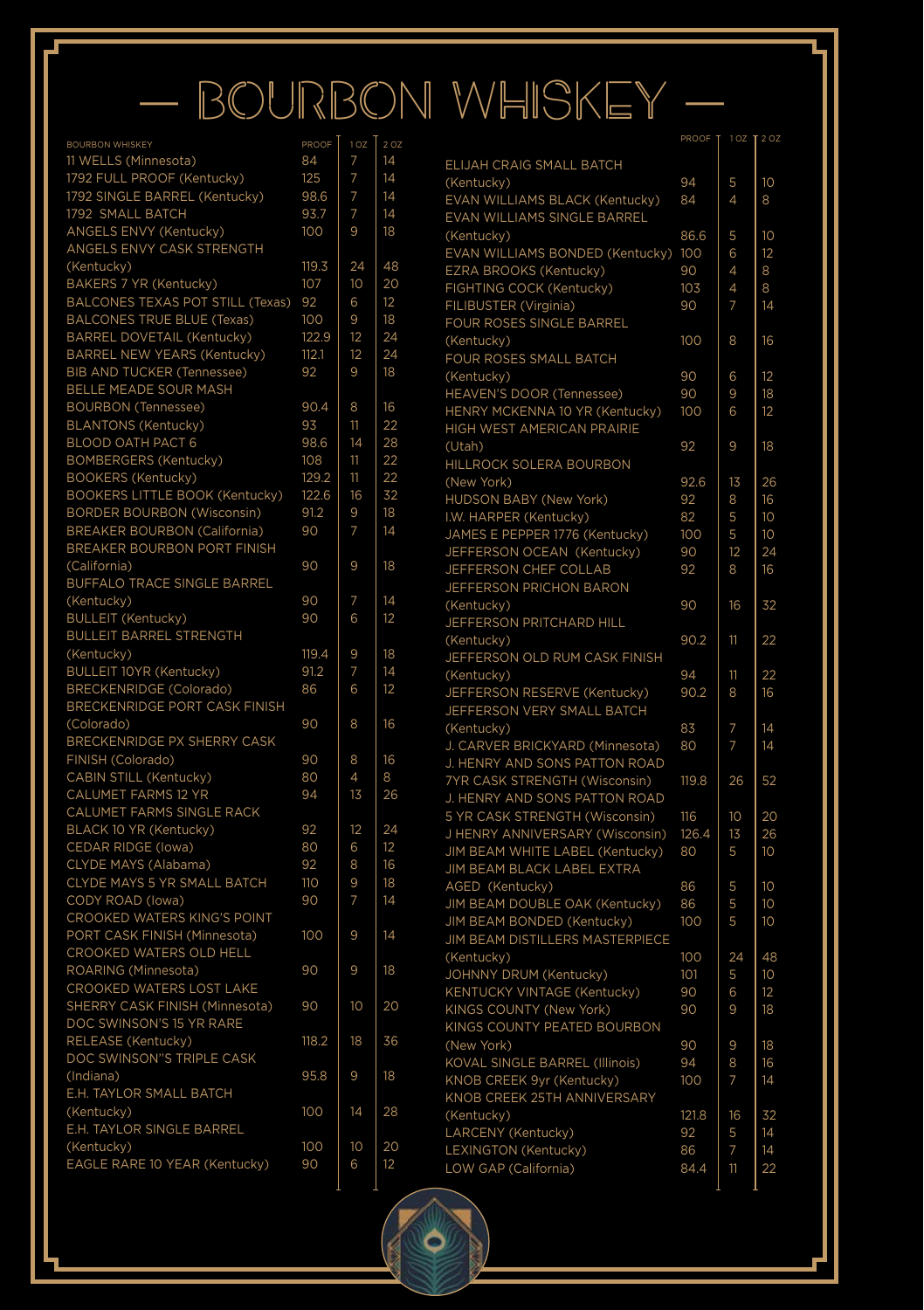# — BOURBON WHISKEY —

| <b>BOURBON WHISKEY</b>          | PROOF | 1 <sub>OZ</sub> | 2OZ | ROWAN'S CREEK (Kentucky)               | 100       | 7  | 14 |
|---------------------------------|-------|-----------------|-----|----------------------------------------|-----------|----|----|
| MAKERS MARK (Kentucky)          | 90    | 6               | 12  | RUSSELS RESERVE SINGLE BARREL          |           |    |    |
| MAKERS MARK CASK STRENGTH       |       |                 |     | (Kentucky)                             | 110       | 10 | 20 |
| (Kentucky)                      | 113.2 | 9               | 18  | RUSSELS RESERVE 10YR SINGLE            |           |    |    |
| MAKER'S 46 (Kentucky)           | 94    | 8               | 16  | <b>BARREL</b> (Kentucky)               | 90        | 7  | 14 |
| MICHTER'S US 1 SMALL BATCH      |       |                 |     | SAVAGE AND COOK BURNING CHAIR          |           |    |    |
| (Kentucky)                      | 91.4  | 6               | 12  | (California)                           | 88        | 8  | 16 |
| MEDLEY BROS 4 YR (Kentucky)     | 102   | 4               | 8   | SHENK"S (Kentucky)                     | 91.2      | 10 | 20 |
| NEW RIFF SINGLE BARREL          |       |                 |     | SKAALVENN STRAIGHT BOURBON             |           |    |    |
| (Kentucky)                      | 103.2 | 9               | 18  | (Indiana)                              | 90        | 5  | 10 |
| NOAH'S MILL (Kentucky)          | 114.3 | 9               | 18  | SMOOTH AMBLER CONTRADICTION            |           |    |    |
| OLD CROW (Kentucky)             | 80    | 4               | 8   |                                        | 100       | 7  | 14 |
| OLD FORESTER BOURBON VH         |       |                 |     | (Virginia)<br>SMOOTH AMBLER OLD SCOUT  |           |    |    |
| SINGLE BARREL (Kentucky)        | 90    | 7               | 14  |                                        |           |    |    |
| OLD FORESTER SIGNATURE 100      |       |                 |     | (Virginia)                             | 99        | 6  | 12 |
| PROOF (Kentucky)                | 100   | 9               | 18  | SPRING MILL TWICE BARRELED             |           |    |    |
| OLD FORESTER 1870 ORIGINAL      |       |                 |     | (Indiana)                              | 90        | 8  | 16 |
|                                 | 90    | 7               | 14  | STELLUM (Kentucky)                     | 114.98    | 8  | 16 |
| BATCH (Kentucky)                |       |                 |     | <b>STRAIGHT EDGE (California)</b>      | 84        | 8  | 16 |
| OLD FORESTER 1897 BONDED        |       |                 |     | THOMAS MOORE CHARDDONNAY               |           |    |    |
| (Kentucky)                      | 100   | 8               | 16  | CASK (Kentucky)                        | 97.79     | 9  | 18 |
| OLD FORESTER 1910 OLD FINE      |       |                 |     | THOMAS MOORE CABERNET CASK             |           |    |    |
| WHISKY (Kentucky)               | 93    | 9               | 18  | (Kentucky)                             | 97.9      | 9  | 18 |
| OLD FORESTER 1920 PROHIBITION   |       |                 |     | THOMAS MOORE PORT CASK                 |           |    |    |
| (Kentucky)                      | 113   | 10              | 20  | (Kentucky)                             | 98.9      | 9  | 18 |
| OLD FORESTER STATESMAN          |       |                 |     | <b>TOWN BRANCH (Kentucky)</b>          | 80        | 7  | 14 |
| (Kentucky)                      | 95    | 9               | 18  | TWO JAMES J. RIDDLE PEATED             |           |    |    |
| OLD FORESTER 150TH (Kentucky)   | 126.8 | 16              | 32  | <b>BOURBON</b> (Michigan)              | 91        | 7  | 14 |
| OLD GRAND DAD BONDED            |       |                 |     | VALENTINE PINGREE RED LABEL            |           |    |    |
| (Kentucky)                      | 100   | 5               | 10  | (Michigan)                             | 94        | 8  | 16 |
| OLD GRAND DAD 114 (Kentucky)    | 114   | 5               | 10  | WATHEN'S (Kentucky)                    | 94        | 7  | 14 |
| OLD TUB BONDED (Kentucky)       | 100   | 4               | 8   | WIDOW JANE 10 YR (New York)            | 91        | 9  | 18 |
| OPPPIDAN FOUR GRAIN ( Illinois) | 100   | $\overline{7}$  | 14  | WILD TURKEY (Kentucky)                 | 81        | 5  | 10 |
| OPPIDAN SOLERA AGED BOURBON     |       |                 |     | WILD TURKEY 101 (Kentucky)             | 101       | 5  | 10 |
| (Illinois)                      | 92    | 7               | 14  | WILD TURKEY RARE BREED                 |           |    |    |
| OPPIDAN SMOKE + SEA (Illinois)  | 92    | 7               | 14  | (Kentucky)                             | 116.8     | 8  | 16 |
| PEERLESS SMALL BATCH (Kentucky) | 108.9 | 12              | 24  |                                        |           |    |    |
| PINHOOK BOHEMAIN BOURBON        |       |                 |     | WILD TURKEY KENTUCKY SPIRIT            |           |    |    |
| (Kentucky)                      | 95.5  | 6               | 12  | (Kentucky)                             | 101       | 8  | 16 |
| PRICHARD'S DOUBLE BARRELED      |       |                 |     | WILD TURKEY LONG BRANCH WITH           |           |    |    |
| (Tennessee)                     | 90    | 12              | 24  | TEXAS MESQUITE (Kentucky)              | 86        | 7  | 14 |
| PURE KENTUCKY (Kentucky)        | 107   | 6               | 12  | WILLET POT STILL RESERVE               |           |    |    |
| RABBIT HOLE CAVEHILL 4 GRAIN    |       |                 |     | (Kentucky)                             | 94        | 9  | 18 |
|                                 |       | 8               |     | W.L. WELLER 107 ANTIQUE (Kentucky) 107 |           | 8  | 16 |
| <b>BOURBON (Kentucky)</b>       | 95    |                 | 16  | W.L. WELLER 12 YR (Kentucky)           | 90        | 9  | 18 |
| RABBIT HOLE HEIGOLD HIGH RYE    |       |                 |     | WOODFORD RESERVE (Kentucky)            | 90.4      | 8  | 16 |
| <b>BOURBON</b> (Kentucky)       | 95    | 8               | 16  | WOODFORD OAT GRAIN (Kentucky)          | 90.4      | 16 | 32 |
| RABBIT HOLE DARERINGER PX       |       |                 |     | WOODFORD RESERVE DBL OAKED             |           |    |    |
| SHERRY CASK BOURBON (Kentucky)  | 95    | 10              | 20  | (Kentucky)                             | 90.4      | 9  | 18 |
| REBEL YELL (Kentucky)           | 80    | 4               | 8   | WOODFORD BATCH PROOF                   |           |    |    |
| REBEL YELL SMALL BATCH          |       |                 |     | (Kentucky)                             | 123.6     | 16 | 32 |
| (Kentucky)                      | 90.6  | 5               | 10  | WOODFORD MALTED (Kentucky)             | 90.4      | 7  | 14 |
| REBEL YELL 10 YR (Kentucky)     | 100   | 9               | 18  | <b>WOODFORD VERY FINE RARE</b>         |           |    |    |
| REDEMPTION BOURBON (Kentucky)   | 84    | 5               | 10  | (Kentucky)                             | 90.4      | 17 | 34 |
| REDWOOD EMPIRE PIPE DREAM       |       |                 |     | WOODFORD WHEATED (Kentucky)            | 90.4      | 6  | 12 |
| (California)                    | 90    | 6               | 12  | WOODINVILLE SINGLE BARREL              |           |    |    |
| ROCKFILTER FENCE JUMPER         |       |                 |     | (Kentucky)                             | 90        | 7  | 14 |
| ORGANIC BOURBON (Minnesota)     | 92    | 13              | 26  | WOODINVILLE PORT CASK FINISH           |           |    |    |
| ROCKFILTER GIANTS ORGANIC       |       |                 |     | (Kentucky)                             | 90        | 8  | 16 |
| <b>BOURBON</b> (Minnesota)      | 94    | 9               | 18  | WYOMING SMALL BATCH (Wyoming)          | 88        | 7  | 14 |
| ROCKFILTER STONE'S THROW        |       |                 |     | YAHARA BAY CHARRED OAK                 |           |    |    |
| ORGANIC BOURBON (Minnesota)     | 92    | 9               | 18  | (Wisconsin)                            | 100       | 7  | 14 |
| ROCK HILL FARMS (Kentucky)      | 100   | 11              | 22  | YAHARA BAY V SMALL BATCH               |           |    |    |
| ROUGH RIDER DOUBLE CASK         |       |                 |     |                                        |           | 6  | 12 |
|                                 |       |                 |     |                                        |           |    |    |
| (New York)                      | 90    | 5               | 10  | (Wisconsin)<br>YELLOWSTONE (Kentucky)  | 90<br>101 | 11 | 22 |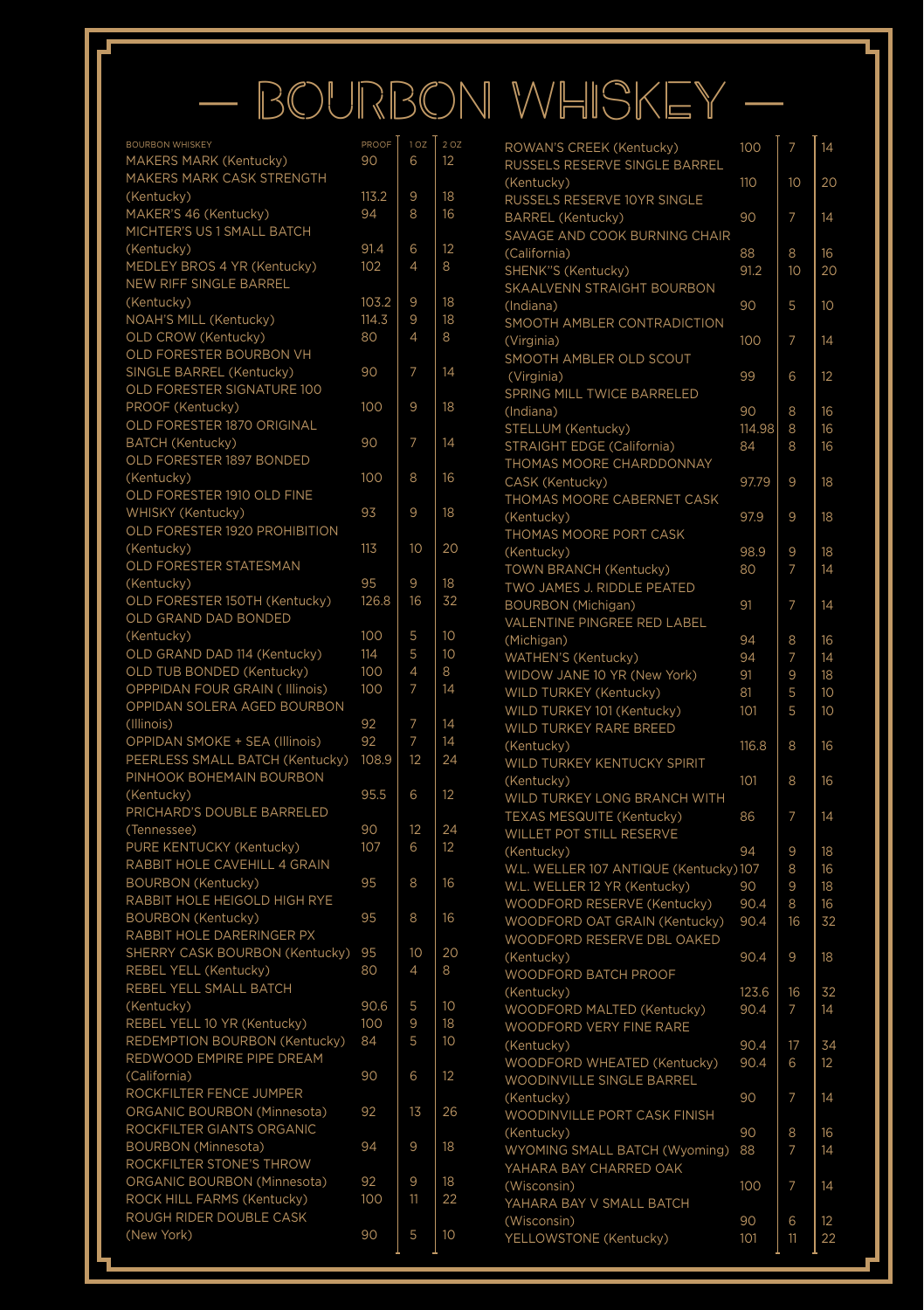# — IRISH WHISKEY —

|                                  | PROOF | 1 OZ | 2 OZ            |
|----------------------------------|-------|------|-----------------|
| <b>BANK NOTE</b>                 | 86    | 5    | 10              |
| <b>BUSHMILL'S</b>                | 80    | 5    | 10              |
| <b>BUSHMILLS 10 YR</b>           | 80    | 8    | 18              |
| <b>BUSHMILLS BLACK BUSH</b>      | 80    | 6    | 12              |
| <b>BUSHMILL'S RED BUSH</b>       | 80    | 4    | 8               |
| CONNEMARA                        | 80    | 8    | 16              |
| DUBLINER BOURBON CASK            | 80    | 5    | 10              |
| GREEN SPOT SINGLE POT STILL      | 80    | 9    | 18              |
| HYDE 6 YR                        | 92    | 8    | 16              |
| HYDE 6 YR BURGANDY FINISH        | 92    | 8    | 16              |
| <b>JAMESON</b>                   | 80    | 6    | 12              |
| JAMESON CASKMATE IPA             | 80    | 8    | 16              |
| <b>JAMESON BLACK</b>             | 80    | 5    | 10              |
| JAMESON CASKMATE STOUTED         | 80    | 5    | 10 <sup>°</sup> |
| KILBEGGAN SINGLE GRAIN           | 86    | 5    | 10              |
| KILBEGGAN SMALL BATCH RYE        | 86    | 6    | 12              |
| <b>KINAHAN'S</b>                 | 92    | 6    | 12              |
| MCCONNELL'S 5 YR                 | 84    | 5    | 10              |
| METHOD AND MADNESS CHESTNUT      |       |      |                 |
| CASK                             | 92    | 10   | 20              |
| MIDLETON BARRY CROCKET LEGACY 92 |       | 29   | 58              |
| POWERS GOLD LABEL                | 86.4  | 5    | 10              |
| QUIETMAN 8 YR                    | 80    | 8    | 16              |
| REDBREAST CASK STRENTGH          | 115.2 | 11   | 22              |
| REDBREAST 12 YR                  | 80    | 9    | 18              |
| REDBREAST LASTAU EDITION         |       |      |                 |
| SHERRY CASK FINISH               | 92    | 9    | 18              |
| <b>RED LOCKS</b>                 | 80    | 5    | 10              |
| <b>SEXTON SINGLE MALT</b>        | 80    | 6    | 12              |
| <b>SLANE TRIPLE CASKED</b>       | 80    | 5    | 10              |
| TEELING SMALL BATCH              | 92    | 7    | 14              |
| TEELING SINGLE GRAIN             | 92    | 6    | 12              |
| <b>TEELING POT STILL</b>         | 92    | 9    | 18              |
| TEELING SINGLE MALT              | 92    | 9    | 18              |
| THE POGUES                       | 80    | 6    | 12              |
| TIPPERARY WATERSHED              | 94    | 9    | 18              |
| <b>TULLAMORE DEW</b>             | 80    | 5    | 10              |
| TULLAMORE D.E.W. CARIBBEAN       |       |      |                 |
| RUM CASK FINISH                  | 86    | 8    | 16              |
| TULLAMORE D.E.W. CIDER CASK      |       |      |                 |
| <b>FINISH</b>                    | 80    | 8    | 16              |
| TWO STACKS FIRST CUT             | 86    | 7    | 14              |
| TWO STACKS BLENDER CUT CASK      |       |      |                 |
| <b>STRENGTH</b>                  | 130.3 | 10   | 20              |
| TYRCONNELL SINGLE MALT           | 80    | 6    | 12              |

| <b>TYRCONNELL MADEIRA CASK</b>       |    |    |    |
|--------------------------------------|----|----|----|
| FINISH 15 YR                         | 92 | 12 | 24 |
| <b>TYRCONNELL PORT CASK FINISH</b>   |    |    |    |
| 10 YR                                | 92 | 10 | 20 |
| <b>TYRCONNELL SHERRY CASK FINISH</b> |    |    |    |
| 10 <sub>vr</sub>                     | 92 | 10 | 20 |
| <b>TYRCONNELL SINGLE MALT 16 YR</b>  | 92 | 12 | 24 |
| <b>WESTCORK BOURBON CASK</b>         | 80 | 6  | 12 |
| <b>WRITERS TEARS COPPER POT</b>      | 80 | 8  | 16 |
| YELLOW SPOT SINGLE POT STILL         |    |    |    |
| <b>12YR</b>                          | 92 | 13 | 26 |
|                                      |    |    |    |



SOCKDOLLAGER MOOD BOARD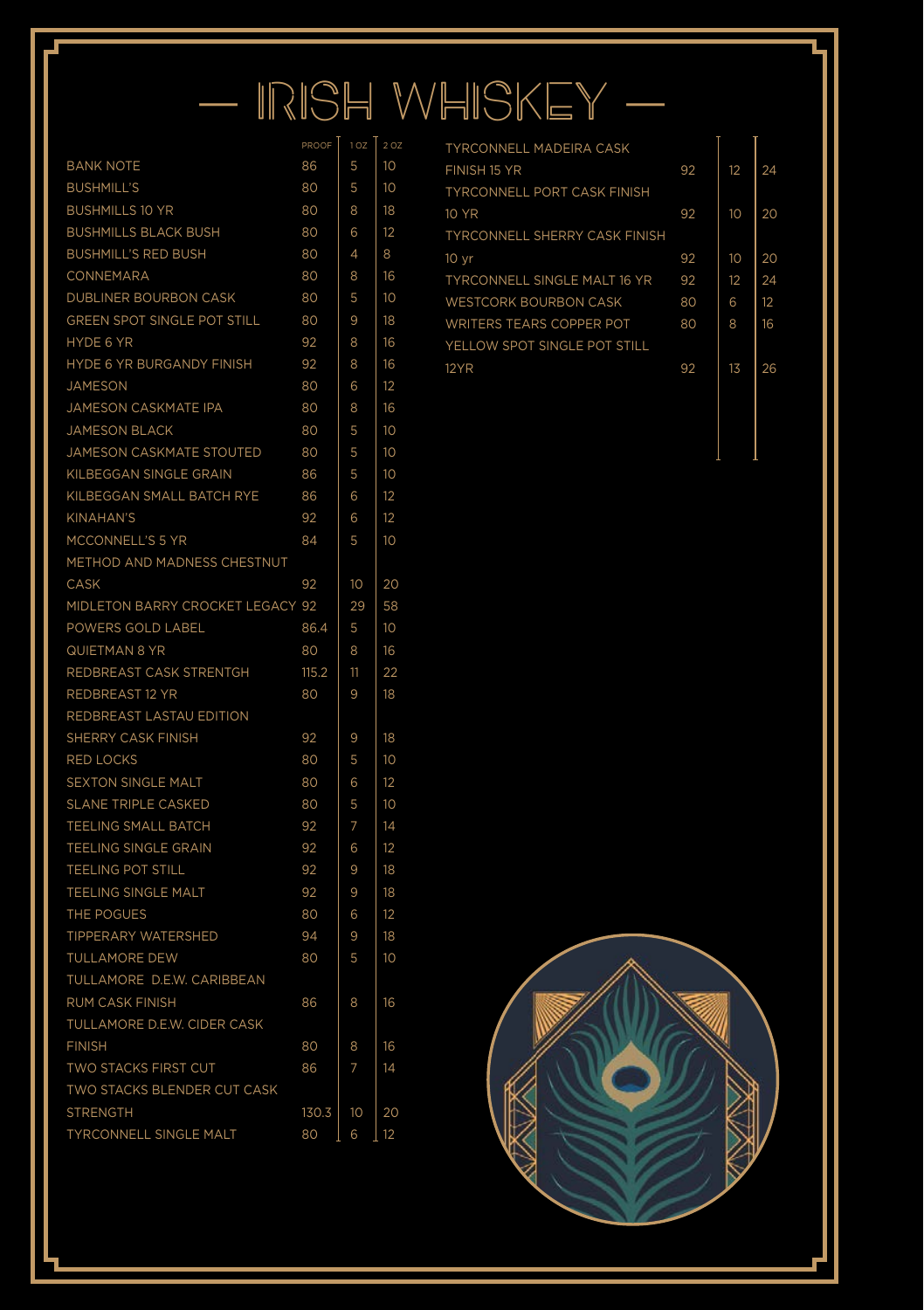# $-$  SCOTCH $-$

 $\bullet$ 

| CHIVAS REGAL 12 YR (Blended)<br>80<br>7<br>14<br>(Isle Of Arra<br>14<br>CHIVAS MIZUNARA (Blended)<br>80<br>7<br>THE ARRAN<br>COMPASS BOX AFFFINITY (Blended)<br>92<br>15<br>30<br>FINISH (Isle<br>COMPASS BOX CIRCLE NO. 1<br><b>ISLE OF SKY</b><br>(Blended)<br>92<br>15<br>30<br><b>COMPASS GREAT KING STREET</b><br><b>GLEN SCOTI</b><br><b>ARTISTS BLEND (Blended)</b><br>86<br>6<br>14<br>COMPASS BOX OAK CROSS (Blended) 86<br>9<br>18<br>COMPASS BOX ORCHARD BLEND<br>(Blended)<br>92<br>7<br>14<br>COMPASS BOX MENAGERIE (Blended) 92<br>15<br>30<br>COMPASS BOX THE STORY OF THE<br>SPAINIARD (Blended)<br>86<br>42<br>84<br>COMPASS BOX PEAT MONSTER<br>92<br>9<br>18<br>(Blended)<br>COMPASS BOX HEDONSIM (Blended)<br>86<br>13<br>26<br>COMPASS BOX JUVENILLES<br>92<br>(Blended)<br>14<br>28<br>COMPASS BOX STRANGER AND<br>STRANGER (Blended)<br>92<br>22<br>44<br>COMPASS BOX SPICE TREE (Blended) 92<br>10<br>20<br>COMPASS BOX ORANGERIE (Blended)<br>80<br>8<br>16<br>COMPASS BOX NO NAME (Blended)<br>32<br>97.8<br>16<br>DEWAR'S WHITE LABEL (Blended)<br>80<br>6<br>12<br>DEWAR'S ILLEGAL FINISH<br>80<br>7<br>14<br>(Islay)<br>DEWAR'S 12 YR THE ANCESTOR<br><b>BRUICHLAD</b><br>(Blended)<br>80<br>6<br>12<br>10YR (Islay)<br>FAMOUS GROUSE (Blended)<br>10<br>80<br>5<br><b>BRUICHLAD</b><br>JOHNNIE WALKER BLACK LABEL<br>LADDIE (Isla<br>7<br>(Blended)<br>80<br>14<br><b>BUNNAHAB</b><br>JOHNNIE WALKER BLUE LABEL<br><b>BUNNAHAB</b><br>(Blended)<br>80<br>28<br>56<br>(Islay)<br>JOHNNIE WALKER HIGH RYE<br><b>BUNNAHAB</b><br>(Blended)<br>90<br>12<br>6<br>"GORDAN &<br>5<br>JOHNNIE WALKER RED (Blended)<br>80<br>10<br><b>BUNNAHAB</b><br>MACNAIR'S LUM REEK PEATED 12 YR<br>(Islay)<br>92<br>8<br>16<br>(Blended)<br>CAOL ILA 12<br>MONKEY SHOULDER (Blended)<br>80<br>6<br>12<br><b>JOHN MILRO</b><br>PIGS NOSE (Blended)<br>80<br>6<br>12<br>JURA 7 WO<br>SHEEP DIP (Blended)<br>80<br>9<br>18<br>JURA 10 YR<br>USQUAEBACH RESERVE WHISKY<br>(Blended)<br>86<br>9<br>18<br>USQUAEBACH 15 YEAR OLD<br>BLENDED WHISKY (Blended)<br>86<br>13<br>26<br>USQUAEBACH OLD RARE (Blended)<br>86<br>19<br>38<br>SECRET DISTILLERY #1 9YR SHERRY<br>FINISHED "THAT BOUTIQUE-Y<br>WHISKY"<br>103.4<br>25<br>50<br>BATCH #1 50 YR "THAT BOUTIQUEY<br>50<br>100<br>WHISKY"<br>93.2<br>THE ARRAN 10 YR OLD (Isle Of Arran) 92<br>8<br>16<br>THE ARRAN 16 YR OLD (Isle Of Arran) 92<br>15<br>30<br>THE ARRAN 17 YR OLD (Isle Of Arran) 92<br>13<br>26<br>THE ARRAN 18 YR OLD (Isle Of Arran) 92<br>15<br>30<br>THE ARRAN MACHRIE MOOR (Isle Of Arran)<br>92<br>10<br>20<br>LEDAIG 13 Y<br>THE ARRAN PORT CASK FINISH<br>(Islay)<br>(Isle Of Arran)<br>T<br>12<br><u>l</u> 24<br>100 | PROOF | 1 <sub>OZ</sub> | 2 OZ |                     |
|---------------------------------------------------------------------------------------------------------------------------------------------------------------------------------------------------------------------------------------------------------------------------------------------------------------------------------------------------------------------------------------------------------------------------------------------------------------------------------------------------------------------------------------------------------------------------------------------------------------------------------------------------------------------------------------------------------------------------------------------------------------------------------------------------------------------------------------------------------------------------------------------------------------------------------------------------------------------------------------------------------------------------------------------------------------------------------------------------------------------------------------------------------------------------------------------------------------------------------------------------------------------------------------------------------------------------------------------------------------------------------------------------------------------------------------------------------------------------------------------------------------------------------------------------------------------------------------------------------------------------------------------------------------------------------------------------------------------------------------------------------------------------------------------------------------------------------------------------------------------------------------------------------------------------------------------------------------------------------------------------------------------------------------------------------------------------------------------------------------------------------------------------------------------------------------------------------------------------------------------------------------------------------------------------------------------------------------------------------------------------------------------------------------------------------------------------------------------------------------------------------------------------------------------------------------------------------------------------------------------------------------------------------------------------------------------------------|-------|-----------------|------|---------------------|
|                                                                                                                                                                                                                                                                                                                                                                                                                                                                                                                                                                                                                                                                                                                                                                                                                                                                                                                                                                                                                                                                                                                                                                                                                                                                                                                                                                                                                                                                                                                                                                                                                                                                                                                                                                                                                                                                                                                                                                                                                                                                                                                                                                                                                                                                                                                                                                                                                                                                                                                                                                                                                                                                                                         |       |                 |      | <b>THE ARRAN</b>    |
|                                                                                                                                                                                                                                                                                                                                                                                                                                                                                                                                                                                                                                                                                                                                                                                                                                                                                                                                                                                                                                                                                                                                                                                                                                                                                                                                                                                                                                                                                                                                                                                                                                                                                                                                                                                                                                                                                                                                                                                                                                                                                                                                                                                                                                                                                                                                                                                                                                                                                                                                                                                                                                                                                                         |       |                 |      |                     |
|                                                                                                                                                                                                                                                                                                                                                                                                                                                                                                                                                                                                                                                                                                                                                                                                                                                                                                                                                                                                                                                                                                                                                                                                                                                                                                                                                                                                                                                                                                                                                                                                                                                                                                                                                                                                                                                                                                                                                                                                                                                                                                                                                                                                                                                                                                                                                                                                                                                                                                                                                                                                                                                                                                         |       |                 |      |                     |
|                                                                                                                                                                                                                                                                                                                                                                                                                                                                                                                                                                                                                                                                                                                                                                                                                                                                                                                                                                                                                                                                                                                                                                                                                                                                                                                                                                                                                                                                                                                                                                                                                                                                                                                                                                                                                                                                                                                                                                                                                                                                                                                                                                                                                                                                                                                                                                                                                                                                                                                                                                                                                                                                                                         |       |                 |      |                     |
|                                                                                                                                                                                                                                                                                                                                                                                                                                                                                                                                                                                                                                                                                                                                                                                                                                                                                                                                                                                                                                                                                                                                                                                                                                                                                                                                                                                                                                                                                                                                                                                                                                                                                                                                                                                                                                                                                                                                                                                                                                                                                                                                                                                                                                                                                                                                                                                                                                                                                                                                                                                                                                                                                                         |       |                 |      |                     |
|                                                                                                                                                                                                                                                                                                                                                                                                                                                                                                                                                                                                                                                                                                                                                                                                                                                                                                                                                                                                                                                                                                                                                                                                                                                                                                                                                                                                                                                                                                                                                                                                                                                                                                                                                                                                                                                                                                                                                                                                                                                                                                                                                                                                                                                                                                                                                                                                                                                                                                                                                                                                                                                                                                         |       |                 |      | <b>ISLE OF SKY</b>  |
|                                                                                                                                                                                                                                                                                                                                                                                                                                                                                                                                                                                                                                                                                                                                                                                                                                                                                                                                                                                                                                                                                                                                                                                                                                                                                                                                                                                                                                                                                                                                                                                                                                                                                                                                                                                                                                                                                                                                                                                                                                                                                                                                                                                                                                                                                                                                                                                                                                                                                                                                                                                                                                                                                                         |       |                 |      |                     |
|                                                                                                                                                                                                                                                                                                                                                                                                                                                                                                                                                                                                                                                                                                                                                                                                                                                                                                                                                                                                                                                                                                                                                                                                                                                                                                                                                                                                                                                                                                                                                                                                                                                                                                                                                                                                                                                                                                                                                                                                                                                                                                                                                                                                                                                                                                                                                                                                                                                                                                                                                                                                                                                                                                         |       |                 |      | (Campletow)         |
|                                                                                                                                                                                                                                                                                                                                                                                                                                                                                                                                                                                                                                                                                                                                                                                                                                                                                                                                                                                                                                                                                                                                                                                                                                                                                                                                                                                                                                                                                                                                                                                                                                                                                                                                                                                                                                                                                                                                                                                                                                                                                                                                                                                                                                                                                                                                                                                                                                                                                                                                                                                                                                                                                                         |       |                 |      | <b>GLEN SCOTI</b>   |
|                                                                                                                                                                                                                                                                                                                                                                                                                                                                                                                                                                                                                                                                                                                                                                                                                                                                                                                                                                                                                                                                                                                                                                                                                                                                                                                                                                                                                                                                                                                                                                                                                                                                                                                                                                                                                                                                                                                                                                                                                                                                                                                                                                                                                                                                                                                                                                                                                                                                                                                                                                                                                                                                                                         |       |                 |      | (Campletow          |
|                                                                                                                                                                                                                                                                                                                                                                                                                                                                                                                                                                                                                                                                                                                                                                                                                                                                                                                                                                                                                                                                                                                                                                                                                                                                                                                                                                                                                                                                                                                                                                                                                                                                                                                                                                                                                                                                                                                                                                                                                                                                                                                                                                                                                                                                                                                                                                                                                                                                                                                                                                                                                                                                                                         |       |                 |      | <b>GLEN SCOTI</b>   |
|                                                                                                                                                                                                                                                                                                                                                                                                                                                                                                                                                                                                                                                                                                                                                                                                                                                                                                                                                                                                                                                                                                                                                                                                                                                                                                                                                                                                                                                                                                                                                                                                                                                                                                                                                                                                                                                                                                                                                                                                                                                                                                                                                                                                                                                                                                                                                                                                                                                                                                                                                                                                                                                                                                         |       |                 |      | (Campletow)         |
|                                                                                                                                                                                                                                                                                                                                                                                                                                                                                                                                                                                                                                                                                                                                                                                                                                                                                                                                                                                                                                                                                                                                                                                                                                                                                                                                                                                                                                                                                                                                                                                                                                                                                                                                                                                                                                                                                                                                                                                                                                                                                                                                                                                                                                                                                                                                                                                                                                                                                                                                                                                                                                                                                                         |       |                 |      | LONGBROW            |
|                                                                                                                                                                                                                                                                                                                                                                                                                                                                                                                                                                                                                                                                                                                                                                                                                                                                                                                                                                                                                                                                                                                                                                                                                                                                                                                                                                                                                                                                                                                                                                                                                                                                                                                                                                                                                                                                                                                                                                                                                                                                                                                                                                                                                                                                                                                                                                                                                                                                                                                                                                                                                                                                                                         |       |                 |      | (Campletow)         |
|                                                                                                                                                                                                                                                                                                                                                                                                                                                                                                                                                                                                                                                                                                                                                                                                                                                                                                                                                                                                                                                                                                                                                                                                                                                                                                                                                                                                                                                                                                                                                                                                                                                                                                                                                                                                                                                                                                                                                                                                                                                                                                                                                                                                                                                                                                                                                                                                                                                                                                                                                                                                                                                                                                         |       |                 |      | SPRINGBAN           |
|                                                                                                                                                                                                                                                                                                                                                                                                                                                                                                                                                                                                                                                                                                                                                                                                                                                                                                                                                                                                                                                                                                                                                                                                                                                                                                                                                                                                                                                                                                                                                                                                                                                                                                                                                                                                                                                                                                                                                                                                                                                                                                                                                                                                                                                                                                                                                                                                                                                                                                                                                                                                                                                                                                         |       |                 |      | <b>ISLAY DISTIL</b> |
|                                                                                                                                                                                                                                                                                                                                                                                                                                                                                                                                                                                                                                                                                                                                                                                                                                                                                                                                                                                                                                                                                                                                                                                                                                                                                                                                                                                                                                                                                                                                                                                                                                                                                                                                                                                                                                                                                                                                                                                                                                                                                                                                                                                                                                                                                                                                                                                                                                                                                                                                                                                                                                                                                                         |       |                 |      | <b>BOUTIQUE-Y</b>   |
|                                                                                                                                                                                                                                                                                                                                                                                                                                                                                                                                                                                                                                                                                                                                                                                                                                                                                                                                                                                                                                                                                                                                                                                                                                                                                                                                                                                                                                                                                                                                                                                                                                                                                                                                                                                                                                                                                                                                                                                                                                                                                                                                                                                                                                                                                                                                                                                                                                                                                                                                                                                                                                                                                                         |       |                 |      | ARDBEG 10           |
|                                                                                                                                                                                                                                                                                                                                                                                                                                                                                                                                                                                                                                                                                                                                                                                                                                                                                                                                                                                                                                                                                                                                                                                                                                                                                                                                                                                                                                                                                                                                                                                                                                                                                                                                                                                                                                                                                                                                                                                                                                                                                                                                                                                                                                                                                                                                                                                                                                                                                                                                                                                                                                                                                                         |       |                 |      | ARDBEG CC           |
|                                                                                                                                                                                                                                                                                                                                                                                                                                                                                                                                                                                                                                                                                                                                                                                                                                                                                                                                                                                                                                                                                                                                                                                                                                                                                                                                                                                                                                                                                                                                                                                                                                                                                                                                                                                                                                                                                                                                                                                                                                                                                                                                                                                                                                                                                                                                                                                                                                                                                                                                                                                                                                                                                                         |       |                 |      | ARDBEG 12           |
|                                                                                                                                                                                                                                                                                                                                                                                                                                                                                                                                                                                                                                                                                                                                                                                                                                                                                                                                                                                                                                                                                                                                                                                                                                                                                                                                                                                                                                                                                                                                                                                                                                                                                                                                                                                                                                                                                                                                                                                                                                                                                                                                                                                                                                                                                                                                                                                                                                                                                                                                                                                                                                                                                                         |       |                 |      | WHISKY" (Is         |
|                                                                                                                                                                                                                                                                                                                                                                                                                                                                                                                                                                                                                                                                                                                                                                                                                                                                                                                                                                                                                                                                                                                                                                                                                                                                                                                                                                                                                                                                                                                                                                                                                                                                                                                                                                                                                                                                                                                                                                                                                                                                                                                                                                                                                                                                                                                                                                                                                                                                                                                                                                                                                                                                                                         |       |                 |      | ARDBEG WI           |
|                                                                                                                                                                                                                                                                                                                                                                                                                                                                                                                                                                                                                                                                                                                                                                                                                                                                                                                                                                                                                                                                                                                                                                                                                                                                                                                                                                                                                                                                                                                                                                                                                                                                                                                                                                                                                                                                                                                                                                                                                                                                                                                                                                                                                                                                                                                                                                                                                                                                                                                                                                                                                                                                                                         |       |                 |      | <b>BOWMORE</b>      |
|                                                                                                                                                                                                                                                                                                                                                                                                                                                                                                                                                                                                                                                                                                                                                                                                                                                                                                                                                                                                                                                                                                                                                                                                                                                                                                                                                                                                                                                                                                                                                                                                                                                                                                                                                                                                                                                                                                                                                                                                                                                                                                                                                                                                                                                                                                                                                                                                                                                                                                                                                                                                                                                                                                         |       |                 |      | PORT CHAR           |
|                                                                                                                                                                                                                                                                                                                                                                                                                                                                                                                                                                                                                                                                                                                                                                                                                                                                                                                                                                                                                                                                                                                                                                                                                                                                                                                                                                                                                                                                                                                                                                                                                                                                                                                                                                                                                                                                                                                                                                                                                                                                                                                                                                                                                                                                                                                                                                                                                                                                                                                                                                                                                                                                                                         |       |                 |      | <b>BOUTIQUE-Y</b>   |
|                                                                                                                                                                                                                                                                                                                                                                                                                                                                                                                                                                                                                                                                                                                                                                                                                                                                                                                                                                                                                                                                                                                                                                                                                                                                                                                                                                                                                                                                                                                                                                                                                                                                                                                                                                                                                                                                                                                                                                                                                                                                                                                                                                                                                                                                                                                                                                                                                                                                                                                                                                                                                                                                                                         |       |                 |      | <b>BRUICHLAD</b>    |
|                                                                                                                                                                                                                                                                                                                                                                                                                                                                                                                                                                                                                                                                                                                                                                                                                                                                                                                                                                                                                                                                                                                                                                                                                                                                                                                                                                                                                                                                                                                                                                                                                                                                                                                                                                                                                                                                                                                                                                                                                                                                                                                                                                                                                                                                                                                                                                                                                                                                                                                                                                                                                                                                                                         |       |                 |      |                     |
|                                                                                                                                                                                                                                                                                                                                                                                                                                                                                                                                                                                                                                                                                                                                                                                                                                                                                                                                                                                                                                                                                                                                                                                                                                                                                                                                                                                                                                                                                                                                                                                                                                                                                                                                                                                                                                                                                                                                                                                                                                                                                                                                                                                                                                                                                                                                                                                                                                                                                                                                                                                                                                                                                                         |       |                 |      |                     |
|                                                                                                                                                                                                                                                                                                                                                                                                                                                                                                                                                                                                                                                                                                                                                                                                                                                                                                                                                                                                                                                                                                                                                                                                                                                                                                                                                                                                                                                                                                                                                                                                                                                                                                                                                                                                                                                                                                                                                                                                                                                                                                                                                                                                                                                                                                                                                                                                                                                                                                                                                                                                                                                                                                         |       |                 |      |                     |
|                                                                                                                                                                                                                                                                                                                                                                                                                                                                                                                                                                                                                                                                                                                                                                                                                                                                                                                                                                                                                                                                                                                                                                                                                                                                                                                                                                                                                                                                                                                                                                                                                                                                                                                                                                                                                                                                                                                                                                                                                                                                                                                                                                                                                                                                                                                                                                                                                                                                                                                                                                                                                                                                                                         |       |                 |      |                     |
|                                                                                                                                                                                                                                                                                                                                                                                                                                                                                                                                                                                                                                                                                                                                                                                                                                                                                                                                                                                                                                                                                                                                                                                                                                                                                                                                                                                                                                                                                                                                                                                                                                                                                                                                                                                                                                                                                                                                                                                                                                                                                                                                                                                                                                                                                                                                                                                                                                                                                                                                                                                                                                                                                                         |       |                 |      |                     |
|                                                                                                                                                                                                                                                                                                                                                                                                                                                                                                                                                                                                                                                                                                                                                                                                                                                                                                                                                                                                                                                                                                                                                                                                                                                                                                                                                                                                                                                                                                                                                                                                                                                                                                                                                                                                                                                                                                                                                                                                                                                                                                                                                                                                                                                                                                                                                                                                                                                                                                                                                                                                                                                                                                         |       |                 |      |                     |
|                                                                                                                                                                                                                                                                                                                                                                                                                                                                                                                                                                                                                                                                                                                                                                                                                                                                                                                                                                                                                                                                                                                                                                                                                                                                                                                                                                                                                                                                                                                                                                                                                                                                                                                                                                                                                                                                                                                                                                                                                                                                                                                                                                                                                                                                                                                                                                                                                                                                                                                                                                                                                                                                                                         |       |                 |      |                     |
|                                                                                                                                                                                                                                                                                                                                                                                                                                                                                                                                                                                                                                                                                                                                                                                                                                                                                                                                                                                                                                                                                                                                                                                                                                                                                                                                                                                                                                                                                                                                                                                                                                                                                                                                                                                                                                                                                                                                                                                                                                                                                                                                                                                                                                                                                                                                                                                                                                                                                                                                                                                                                                                                                                         |       |                 |      |                     |
|                                                                                                                                                                                                                                                                                                                                                                                                                                                                                                                                                                                                                                                                                                                                                                                                                                                                                                                                                                                                                                                                                                                                                                                                                                                                                                                                                                                                                                                                                                                                                                                                                                                                                                                                                                                                                                                                                                                                                                                                                                                                                                                                                                                                                                                                                                                                                                                                                                                                                                                                                                                                                                                                                                         |       |                 |      |                     |
|                                                                                                                                                                                                                                                                                                                                                                                                                                                                                                                                                                                                                                                                                                                                                                                                                                                                                                                                                                                                                                                                                                                                                                                                                                                                                                                                                                                                                                                                                                                                                                                                                                                                                                                                                                                                                                                                                                                                                                                                                                                                                                                                                                                                                                                                                                                                                                                                                                                                                                                                                                                                                                                                                                         |       |                 |      |                     |
|                                                                                                                                                                                                                                                                                                                                                                                                                                                                                                                                                                                                                                                                                                                                                                                                                                                                                                                                                                                                                                                                                                                                                                                                                                                                                                                                                                                                                                                                                                                                                                                                                                                                                                                                                                                                                                                                                                                                                                                                                                                                                                                                                                                                                                                                                                                                                                                                                                                                                                                                                                                                                                                                                                         |       |                 |      |                     |
|                                                                                                                                                                                                                                                                                                                                                                                                                                                                                                                                                                                                                                                                                                                                                                                                                                                                                                                                                                                                                                                                                                                                                                                                                                                                                                                                                                                                                                                                                                                                                                                                                                                                                                                                                                                                                                                                                                                                                                                                                                                                                                                                                                                                                                                                                                                                                                                                                                                                                                                                                                                                                                                                                                         |       |                 |      |                     |
|                                                                                                                                                                                                                                                                                                                                                                                                                                                                                                                                                                                                                                                                                                                                                                                                                                                                                                                                                                                                                                                                                                                                                                                                                                                                                                                                                                                                                                                                                                                                                                                                                                                                                                                                                                                                                                                                                                                                                                                                                                                                                                                                                                                                                                                                                                                                                                                                                                                                                                                                                                                                                                                                                                         |       |                 |      |                     |
|                                                                                                                                                                                                                                                                                                                                                                                                                                                                                                                                                                                                                                                                                                                                                                                                                                                                                                                                                                                                                                                                                                                                                                                                                                                                                                                                                                                                                                                                                                                                                                                                                                                                                                                                                                                                                                                                                                                                                                                                                                                                                                                                                                                                                                                                                                                                                                                                                                                                                                                                                                                                                                                                                                         |       |                 |      |                     |
|                                                                                                                                                                                                                                                                                                                                                                                                                                                                                                                                                                                                                                                                                                                                                                                                                                                                                                                                                                                                                                                                                                                                                                                                                                                                                                                                                                                                                                                                                                                                                                                                                                                                                                                                                                                                                                                                                                                                                                                                                                                                                                                                                                                                                                                                                                                                                                                                                                                                                                                                                                                                                                                                                                         |       |                 |      |                     |
|                                                                                                                                                                                                                                                                                                                                                                                                                                                                                                                                                                                                                                                                                                                                                                                                                                                                                                                                                                                                                                                                                                                                                                                                                                                                                                                                                                                                                                                                                                                                                                                                                                                                                                                                                                                                                                                                                                                                                                                                                                                                                                                                                                                                                                                                                                                                                                                                                                                                                                                                                                                                                                                                                                         |       |                 |      |                     |
|                                                                                                                                                                                                                                                                                                                                                                                                                                                                                                                                                                                                                                                                                                                                                                                                                                                                                                                                                                                                                                                                                                                                                                                                                                                                                                                                                                                                                                                                                                                                                                                                                                                                                                                                                                                                                                                                                                                                                                                                                                                                                                                                                                                                                                                                                                                                                                                                                                                                                                                                                                                                                                                                                                         |       |                 |      |                     |
|                                                                                                                                                                                                                                                                                                                                                                                                                                                                                                                                                                                                                                                                                                                                                                                                                                                                                                                                                                                                                                                                                                                                                                                                                                                                                                                                                                                                                                                                                                                                                                                                                                                                                                                                                                                                                                                                                                                                                                                                                                                                                                                                                                                                                                                                                                                                                                                                                                                                                                                                                                                                                                                                                                         |       |                 |      | <b>KILCHOMAN</b>    |
|                                                                                                                                                                                                                                                                                                                                                                                                                                                                                                                                                                                                                                                                                                                                                                                                                                                                                                                                                                                                                                                                                                                                                                                                                                                                                                                                                                                                                                                                                                                                                                                                                                                                                                                                                                                                                                                                                                                                                                                                                                                                                                                                                                                                                                                                                                                                                                                                                                                                                                                                                                                                                                                                                                         |       |                 |      | <b>KILCHOMAN</b>    |
|                                                                                                                                                                                                                                                                                                                                                                                                                                                                                                                                                                                                                                                                                                                                                                                                                                                                                                                                                                                                                                                                                                                                                                                                                                                                                                                                                                                                                                                                                                                                                                                                                                                                                                                                                                                                                                                                                                                                                                                                                                                                                                                                                                                                                                                                                                                                                                                                                                                                                                                                                                                                                                                                                                         |       |                 |      | <b>KILCHOMAN</b>    |
|                                                                                                                                                                                                                                                                                                                                                                                                                                                                                                                                                                                                                                                                                                                                                                                                                                                                                                                                                                                                                                                                                                                                                                                                                                                                                                                                                                                                                                                                                                                                                                                                                                                                                                                                                                                                                                                                                                                                                                                                                                                                                                                                                                                                                                                                                                                                                                                                                                                                                                                                                                                                                                                                                                         |       |                 |      | <b>KILCHOMAN</b>    |
|                                                                                                                                                                                                                                                                                                                                                                                                                                                                                                                                                                                                                                                                                                                                                                                                                                                                                                                                                                                                                                                                                                                                                                                                                                                                                                                                                                                                                                                                                                                                                                                                                                                                                                                                                                                                                                                                                                                                                                                                                                                                                                                                                                                                                                                                                                                                                                                                                                                                                                                                                                                                                                                                                                         |       |                 |      | FINISH (Islay       |
|                                                                                                                                                                                                                                                                                                                                                                                                                                                                                                                                                                                                                                                                                                                                                                                                                                                                                                                                                                                                                                                                                                                                                                                                                                                                                                                                                                                                                                                                                                                                                                                                                                                                                                                                                                                                                                                                                                                                                                                                                                                                                                                                                                                                                                                                                                                                                                                                                                                                                                                                                                                                                                                                                                         |       |                 |      | <b>KILHOMAN I</b>   |
|                                                                                                                                                                                                                                                                                                                                                                                                                                                                                                                                                                                                                                                                                                                                                                                                                                                                                                                                                                                                                                                                                                                                                                                                                                                                                                                                                                                                                                                                                                                                                                                                                                                                                                                                                                                                                                                                                                                                                                                                                                                                                                                                                                                                                                                                                                                                                                                                                                                                                                                                                                                                                                                                                                         |       |                 |      | LAGAVULIN           |
|                                                                                                                                                                                                                                                                                                                                                                                                                                                                                                                                                                                                                                                                                                                                                                                                                                                                                                                                                                                                                                                                                                                                                                                                                                                                                                                                                                                                                                                                                                                                                                                                                                                                                                                                                                                                                                                                                                                                                                                                                                                                                                                                                                                                                                                                                                                                                                                                                                                                                                                                                                                                                                                                                                         |       |                 |      | LAPHROAIG           |
|                                                                                                                                                                                                                                                                                                                                                                                                                                                                                                                                                                                                                                                                                                                                                                                                                                                                                                                                                                                                                                                                                                                                                                                                                                                                                                                                                                                                                                                                                                                                                                                                                                                                                                                                                                                                                                                                                                                                                                                                                                                                                                                                                                                                                                                                                                                                                                                                                                                                                                                                                                                                                                                                                                         |       |                 |      | LAPHROAIG           |
|                                                                                                                                                                                                                                                                                                                                                                                                                                                                                                                                                                                                                                                                                                                                                                                                                                                                                                                                                                                                                                                                                                                                                                                                                                                                                                                                                                                                                                                                                                                                                                                                                                                                                                                                                                                                                                                                                                                                                                                                                                                                                                                                                                                                                                                                                                                                                                                                                                                                                                                                                                                                                                                                                                         |       |                 |      | LAPHROAIG           |
|                                                                                                                                                                                                                                                                                                                                                                                                                                                                                                                                                                                                                                                                                                                                                                                                                                                                                                                                                                                                                                                                                                                                                                                                                                                                                                                                                                                                                                                                                                                                                                                                                                                                                                                                                                                                                                                                                                                                                                                                                                                                                                                                                                                                                                                                                                                                                                                                                                                                                                                                                                                                                                                                                                         |       |                 |      | LAPHROAIG           |
|                                                                                                                                                                                                                                                                                                                                                                                                                                                                                                                                                                                                                                                                                                                                                                                                                                                                                                                                                                                                                                                                                                                                                                                                                                                                                                                                                                                                                                                                                                                                                                                                                                                                                                                                                                                                                                                                                                                                                                                                                                                                                                                                                                                                                                                                                                                                                                                                                                                                                                                                                                                                                                                                                                         |       |                 |      | LAPHROAIG           |
|                                                                                                                                                                                                                                                                                                                                                                                                                                                                                                                                                                                                                                                                                                                                                                                                                                                                                                                                                                                                                                                                                                                                                                                                                                                                                                                                                                                                                                                                                                                                                                                                                                                                                                                                                                                                                                                                                                                                                                                                                                                                                                                                                                                                                                                                                                                                                                                                                                                                                                                                                                                                                                                                                                         |       |                 |      | LAPHROAIG           |
|                                                                                                                                                                                                                                                                                                                                                                                                                                                                                                                                                                                                                                                                                                                                                                                                                                                                                                                                                                                                                                                                                                                                                                                                                                                                                                                                                                                                                                                                                                                                                                                                                                                                                                                                                                                                                                                                                                                                                                                                                                                                                                                                                                                                                                                                                                                                                                                                                                                                                                                                                                                                                                                                                                         |       |                 |      | <b>LAPHROAIG</b>    |
|                                                                                                                                                                                                                                                                                                                                                                                                                                                                                                                                                                                                                                                                                                                                                                                                                                                                                                                                                                                                                                                                                                                                                                                                                                                                                                                                                                                                                                                                                                                                                                                                                                                                                                                                                                                                                                                                                                                                                                                                                                                                                                                                                                                                                                                                                                                                                                                                                                                                                                                                                                                                                                                                                                         |       |                 |      | <b>BOUTIQUE-Y</b>   |
|                                                                                                                                                                                                                                                                                                                                                                                                                                                                                                                                                                                                                                                                                                                                                                                                                                                                                                                                                                                                                                                                                                                                                                                                                                                                                                                                                                                                                                                                                                                                                                                                                                                                                                                                                                                                                                                                                                                                                                                                                                                                                                                                                                                                                                                                                                                                                                                                                                                                                                                                                                                                                                                                                                         |       |                 |      |                     |
|                                                                                                                                                                                                                                                                                                                                                                                                                                                                                                                                                                                                                                                                                                                                                                                                                                                                                                                                                                                                                                                                                                                                                                                                                                                                                                                                                                                                                                                                                                                                                                                                                                                                                                                                                                                                                                                                                                                                                                                                                                                                                                                                                                                                                                                                                                                                                                                                                                                                                                                                                                                                                                                                                                         |       |                 |      |                     |
|                                                                                                                                                                                                                                                                                                                                                                                                                                                                                                                                                                                                                                                                                                                                                                                                                                                                                                                                                                                                                                                                                                                                                                                                                                                                                                                                                                                                                                                                                                                                                                                                                                                                                                                                                                                                                                                                                                                                                                                                                                                                                                                                                                                                                                                                                                                                                                                                                                                                                                                                                                                                                                                                                                         |       |                 |      |                     |

|                                                            | PROOF    | 1 <sub>OZ</sub> | 2 OZ     |
|------------------------------------------------------------|----------|-----------------|----------|
| THE ARRAN ROBERT BURNS                                     |          |                 |          |
| (Isle Of Arran)                                            | 80       | 6               | 12       |
| THE ARRAN SAUTERNES CASK                                   |          |                 |          |
| FINISH (Isle Of Arran)                                     | 100      | 9               | 18       |
| ISLE OF SKYE 8 YR (Isle Of Skye)                           | 80       | 5               | 10       |
| ISLE OF SKYE 12 YR (Isle Of Skye)                          | 86       | 6               | 12       |
| <b>GLEN SCOTIA 15 YR SINGLE MALT</b>                       |          |                 |          |
| (Campletown)                                               | 92       | 10              | 20       |
| <b>GLEN SCOTIA DOUBLE CASK</b>                             |          |                 |          |
| (Campletown)                                               | 92       | 9               | 18       |
| <b>GLEN SCOTIA VICORIANA</b>                               |          |                 |          |
| (Campletown)                                               | 103      | 11              | 22       |
| LONGBROW PEATED SINGLE MALT                                |          |                 |          |
| (Campletown)                                               | 92       | 11              | 22       |
| SPRINGBANK 10 YR (Campletown)                              | 92       | 9               | 18       |
| ISLAY DISTILLERY #2 25 YR "THAT                            |          |                 |          |
| BOUTIQUE-Y WHISKY" (Islay)                                 | 97.4     | 38              | 76       |
| ARDBEG 10 YR (Islay)                                       | 92       | 9               | 18       |
| ARDBEG CORRYVRECKEN (Islay)                                | 114.2    | 12              | 24       |
| ARDBEG 12 YR "THAT BOUTIQUE-Y                              |          |                 |          |
| WHISKY" (Islay)                                            | 98.4     | 32              | 64       |
| ARDBEG WEE BEASTIE (Islay)                                 | 94.8     | 11              | 22       |
| BOWMORE 12 YR (Islay)                                      | 80       | 9               | 18       |
| PORT CHARLOTTE "THAT                                       |          |                 |          |
| BOUTIQUE-Y WHISKY" (Islay)                                 | 105.4    | 22              | 44       |
| BRUICHLADDICH PORT CHARLOTTE                               |          |                 |          |
| (Islay)                                                    | 100      | 10              | 20       |
| <b>BRUICHLADDICH PORT CHARLOTTE</b>                        |          |                 |          |
| 10YR (Islay)                                               | 100      | 14              | 28       |
| <b>BRUICHLADDICH THE CLASSIC</b>                           |          |                 |          |
| LADDIE (Islay)                                             | 100      | 10              | 20       |
| BUNNAHABHAIN 12 YR (Islay)                                 | 92.6     | 10              | 20       |
| BUNNAHABHAIN TOITEACH A DHA                                |          |                 |          |
| (Islay)                                                    | 92.6     | 11              | 22       |
| <b>BUNNAHABHAIN CASK STRENGTH</b>                          |          |                 |          |
| "GORDAN & MACPHAIL" (Islay)                                | 92.6     | 10              | 20       |
| <b>BUNNAHABHAIN STIUIREADAIR</b>                           |          |                 |          |
| (Islay)                                                    | 92.6     | 9               | 18       |
| CAOL ILA 12 YR (Islay)                                     | 86       | 10              | 20       |
| JOHN MILROY CAOL ILA 11 YR (Islay)                         | 80       | 11              | 22       |
| JURA 7 WOOD (Islay)                                        | 84       | 11              | 22       |
| JURA 10 YR (Islay)                                         | 80       | 10              | 20       |
|                                                            |          |                 |          |
| KILCHOMAN AM BURACH (Islay)<br>KILCHOMAN LOCH GORM (Islay) | 92<br>92 | 10<br>14        | 20<br>28 |
|                                                            |          |                 |          |
| KILCHOMAN SENAIG (Islay)                                   | 92       | 10              | 20       |
| KILCHOMAN SAUTERNES CASK                                   |          |                 |          |
| FINISH (Islay)                                             | 100      | 11              | 22       |
| KILHOMAN MACHIR BAY (Islay)                                | 92       | 9               | 18       |
| LAGAVULIN 16 YR (Islay)                                    | 86       | 13              | 26       |
| LAPHROAIG 10 YR (Islay)                                    | 86       | 8               | 16       |
| LAPHROAIG DISTILLERS ART (Islay)                           | 96       | 23              | 46       |
| LAPHROAIG SELECT (Islay)                                   | 80       | 7               | 14       |
| LAPHROAIG QUARTER CASK (Islay)                             | 96       | 9               | 18       |
| LAPHROAIG TRIPLE WOOD (Islay)                              | 96       | 10              | 20       |
| LAPHROAIG LORE (Islay)                                     | 96       | 16              | 32       |
| LAPHROAIG 14 YR "THAT                                      |          |                 |          |
| BOUTIQUE-Y WHISKY" (Islay)                                 | 99.4     | 30              | 60       |
| LEDAIG 13 YR "SINGLE CASK NATION"                          |          |                 |          |
| (Islay)                                                    | 114.2    | 16              | 32       |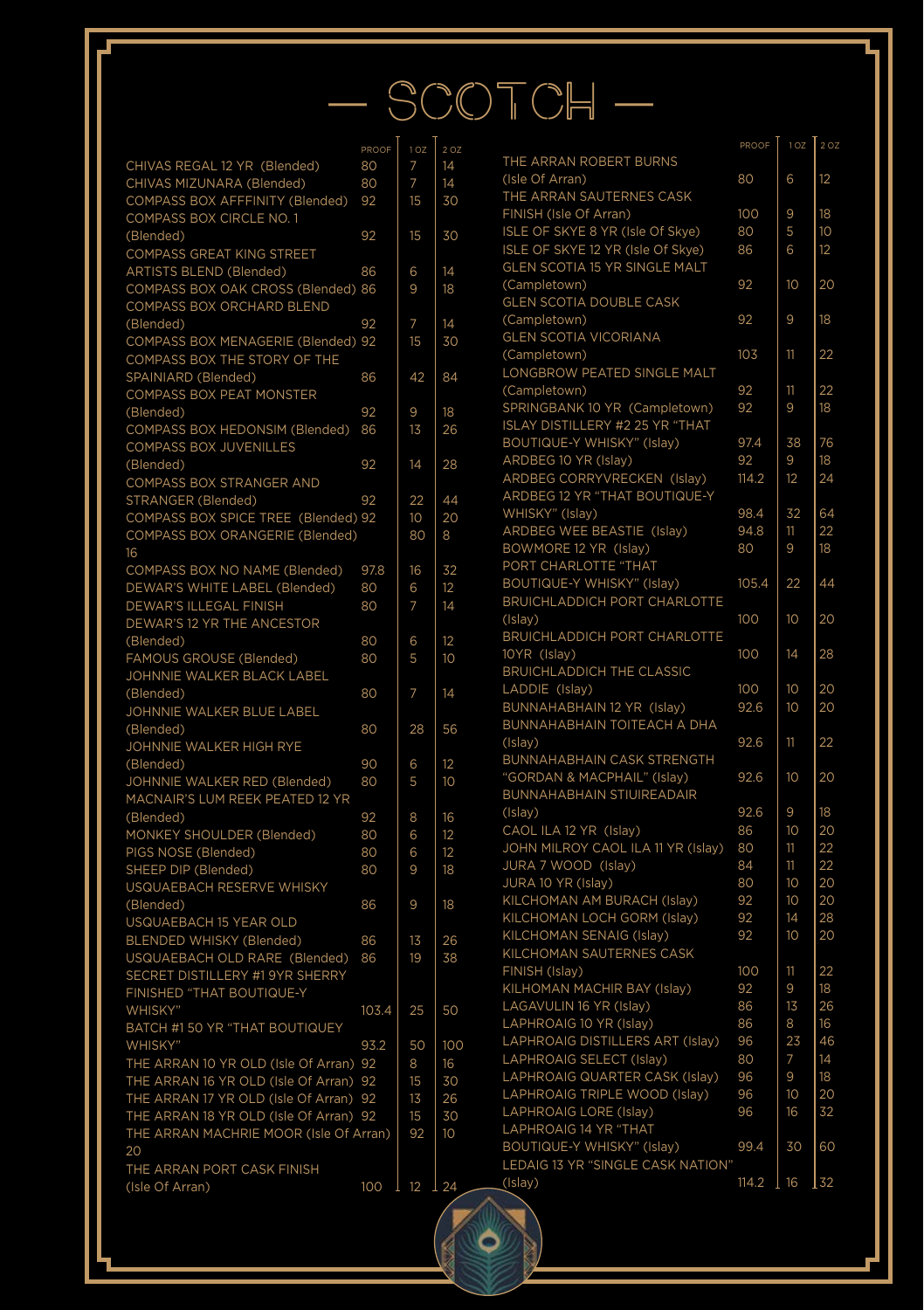## — SCOTCH —

|                                                                                                                                                                                                                                                                             | нног               | $\Omega$        |                 |
|-----------------------------------------------------------------------------------------------------------------------------------------------------------------------------------------------------------------------------------------------------------------------------|--------------------|-----------------|-----------------|
| LEDAIG 10 YR "SIGNATORY" (Islay)                                                                                                                                                                                                                                            | 120.2              | 12              | 24              |
| LEDAIG 10 YR (Islay)                                                                                                                                                                                                                                                        | 92.6               | 9               | 18              |
|                                                                                                                                                                                                                                                                             |                    |                 |                 |
| LONG TO THUGHON (SIGN)<br>PORT ASKAIG 10 YR (Islay)<br>PORT ASKAIG 10 YR (Islay)<br>SMOKEHEAD HIGH VOLTAGE (Islay)<br>SMOKEHEAD RIM NOLTAGE (Islay)<br>SMOKEHEAD SHERRYBOMB (Islay)<br>SMOKEHEAD SHERRYBOMB (Islay)<br>TAMDHU 10 YR SHERRY CASK FIN                         | 111.7              | 12              | 24              |
|                                                                                                                                                                                                                                                                             | 91.6               | 42              | 84              |
|                                                                                                                                                                                                                                                                             | 110<br>116         | 11<br>10        | 22<br>20        |
|                                                                                                                                                                                                                                                                             | 86                 | 7               | 14              |
|                                                                                                                                                                                                                                                                             | 92                 | 10 <sup>1</sup> | 20              |
|                                                                                                                                                                                                                                                                             | 96                 | 12              | 24              |
|                                                                                                                                                                                                                                                                             |                    |                 |                 |
|                                                                                                                                                                                                                                                                             | 86                 | 10              | 20              |
| (Islay)<br>AUCHENTOSHAN AMERICAN OAK                                                                                                                                                                                                                                        |                    |                 |                 |
| (Lowland)                                                                                                                                                                                                                                                                   | 80                 | 8               | 16              |
| AUCHENTOSHAN THREE WOOD                                                                                                                                                                                                                                                     |                    |                 |                 |
| (Lowland)<br>AUCHENTOSHAN 12 YR (Lowland)<br>CAMERONBRIDGE 26 YR "SINGLE<br>CAMERONDERIDGE 26 YR "SINGLE                                                                                                                                                                    | 86                 | 11              |                 |
|                                                                                                                                                                                                                                                                             | 80                 | 8               | 22<br>16        |
|                                                                                                                                                                                                                                                                             |                    |                 |                 |
|                                                                                                                                                                                                                                                                             | 106.6              | 27<br>9         | 54              |
|                                                                                                                                                                                                                                                                             | 86                 |                 | 18              |
| CAMERONBRIDGE 26 YR "SINC<br>CASK NATION" (Lowland)<br>GLENKINCHIE 12 YR (Lowland)<br>ORPAH BARREL "MUCKETY MI<br>24 YEAR (Lowland)<br>TALISKER 10 YR (SigNe)<br>ABERFELDY 12 YR (Highland)<br>ARDLAIR 6 YR "SIGNATORY"<br>Y MUCK"                                          |                    |                 |                 |
|                                                                                                                                                                                                                                                                             | 90                 | 26              | 52              |
|                                                                                                                                                                                                                                                                             | 91.6               | 5<br>7          | 18              |
|                                                                                                                                                                                                                                                                             | 80                 |                 | 14              |
|                                                                                                                                                                                                                                                                             |                    |                 |                 |
| ARULAIR O'TRESIGNATURY<br>ARDMORE TRADITION (Highland)<br>BALLECHIN II YR CASK STRENGTH<br>"SIGNATORY" (Highland)<br>CLYNELISH 14 YR (Highland)<br>CLYNELISH 20 YR "SIGNATORY"                                                                                              | 126.6              | $\frac{9}{7}$   | 18              |
|                                                                                                                                                                                                                                                                             | 92                 |                 | 14              |
|                                                                                                                                                                                                                                                                             |                    |                 |                 |
|                                                                                                                                                                                                                                                                             | 103.2              | 12              | 24              |
|                                                                                                                                                                                                                                                                             | 92                 | 9               | 18              |
|                                                                                                                                                                                                                                                                             |                    |                 |                 |
| (Highland)                                                                                                                                                                                                                                                                  | 107.2              | 20              | 40              |
|                                                                                                                                                                                                                                                                             |                    |                 |                 |
|                                                                                                                                                                                                                                                                             | 104.8              | 32<br>9         | 64              |
|                                                                                                                                                                                                                                                                             | 80                 |                 | 18              |
|                                                                                                                                                                                                                                                                             |                    |                 |                 |
|                                                                                                                                                                                                                                                                             | 88                 | 20              | 40<br>20        |
|                                                                                                                                                                                                                                                                             | 86                 | $\overline{10}$ |                 |
|                                                                                                                                                                                                                                                                             | 92.6               | .<br>8          | 18              |
|                                                                                                                                                                                                                                                                             | 92.6               |                 | 16              |
| (Highland)<br>CLYNELISH 23 YR "SINGLE CASK<br>THE DALMORE I2 YR (Highland)<br>THE DALMORE I2 YR (Highland)<br>(Highland)<br>OF THE DALMORE CIGAR MALT<br>DALWHINNIE I5 YR (Highland)<br>DEANSTON 12 YR (Highland)<br>DEANSTON 13 YR "THAT BOUTIQUE-Y<br>W                   |                    |                 |                 |
|                                                                                                                                                                                                                                                                             | 99.2<br>$\bar{86}$ | 26<br>10        | 52<br>20        |
|                                                                                                                                                                                                                                                                             |                    |                 |                 |
|                                                                                                                                                                                                                                                                             | 118.4              | 26              | 52              |
| (Highland)<br>(Highland)<br>GLENDRONACH CASK BATCH NO7                                                                                                                                                                                                                      |                    |                 |                 |
| (Highland)                                                                                                                                                                                                                                                                  | 115.8              | 13              | 26              |
| <b>GLENDRONACH ORIGINAL 12 YR</b>                                                                                                                                                                                                                                           |                    |                 |                 |
| (Highland)                                                                                                                                                                                                                                                                  | 86                 | 10              | 20              |
| <b>GLENDRONACH REVIVAL 15 YR</b>                                                                                                                                                                                                                                            |                    |                 |                 |
|                                                                                                                                                                                                                                                                             | 92                 | 12              | 24              |
|                                                                                                                                                                                                                                                                             |                    |                 |                 |
|                                                                                                                                                                                                                                                                             | 96                 | 29              | 58              |
|                                                                                                                                                                                                                                                                             | 80                 |                 | 16              |
|                                                                                                                                                                                                                                                                             | 86                 | 8<br>9          | 18              |
|                                                                                                                                                                                                                                                                             |                    |                 |                 |
| SCENDING<br>CHISHARD<br>CLENDRONACH OLD PARLIAMENT<br>21 YR (Highland)<br>GLENFARCLAS 10 YR (Highland)<br>GLENFARCLAS 105 CASK STRENGTH<br>CLENFARCLAS 105 CASK STRENGTH<br><b>CENTRATION</b><br>CHIPMONE CASK STRENGTH<br>CHIPMONE CASK STRENGTH<br>CHIPMONE CASK STRENGTH | 120                | 14              | 28              |
|                                                                                                                                                                                                                                                                             |                    |                 |                 |
|                                                                                                                                                                                                                                                                             | 117.8              | 10              | 20              |
|                                                                                                                                                                                                                                                                             |                    |                 |                 |
| (Highland)                                                                                                                                                                                                                                                                  | 92                 | 8               | 16              |
| <b>GLENGLASSAUGH EVOLUTION</b>                                                                                                                                                                                                                                              |                    |                 |                 |
| (Highland)                                                                                                                                                                                                                                                                  | 100                | 9<br>9          | 18              |
| GLENGLASSAUGH TORFA (Highland)                                                                                                                                                                                                                                              | 100                |                 | 18              |
|                                                                                                                                                                                                                                                                             |                    |                 |                 |
|                                                                                                                                                                                                                                                                             | 80                 | 7<br>16<br>25   | 14              |
|                                                                                                                                                                                                                                                                             | 86<br>92           |                 | . .<br>32<br>50 |
|                                                                                                                                                                                                                                                                             |                    |                 |                 |
|                                                                                                                                                                                                                                                                             |                    |                 |                 |
| GLENMORANGIET TORFA (Highland)<br>CLENMORANGIE THE ORIGINAL 10<br>SLENMORANGIE 18 YR (Highland)<br>GLENMORANGIE SIGNET (Highland)<br>GLENMORANGIE SIGNET (Highland)<br>CASK 12 YR (Highland)<br>CASK 12 YR (Highland)<br>GLENMORANGIE NECTAR D'OR 1                         | 86                 | 9               | 18              |
|                                                                                                                                                                                                                                                                             |                    |                 |                 |
| (Highland)                                                                                                                                                                                                                                                                  | 92                 | 10              | 20              |
| GLÉNMORANGIE QUINTA RUBAN<br>PORT CASK 12 YR (Highland)<br>GLENTURRET 29 YR "SIGNATORY"                                                                                                                                                                                     |                    |                 |                 |
|                                                                                                                                                                                                                                                                             | 92                 | 10              | 20              |
|                                                                                                                                                                                                                                                                             |                    |                 |                 |
| (Highland)                                                                                                                                                                                                                                                                  | 103                | 26              | 52              |
|                                                                                                                                                                                                                                                                             |                    |                 |                 |

|                                                                                                                                                                                                                                                                                                | PROOF                 | 1 <sub>OZ</sub> | 2 OZ                       |
|------------------------------------------------------------------------------------------------------------------------------------------------------------------------------------------------------------------------------------------------------------------------------------------------|-----------------------|-----------------|----------------------------|
| JOHHN MILROY BLAIR ATHOL 20 YR<br>(Highland)                                                                                                                                                                                                                                                   | 90.8                  | 15              | 30                         |
| (Highland)<br>JOHN MILROY ORKNEY 10 YR SINGLE<br>JOHN MILROY ORKNEY 10 YR SINGLE<br>LOCH LAMOND ORIGINAL (Highland)<br>OBAN 14 YR (Highland)<br>DBAN LITTLE BAY (Highland)<br>TOMATIN 12 YR (Highland)<br>TOMATIN 12 YR (Highland)<br>TOMATIN DUALCHAS                                         |                       |                 |                            |
|                                                                                                                                                                                                                                                                                                | 113.2                 | 11              |                            |
|                                                                                                                                                                                                                                                                                                | 80<br>86              | 51181268698914  | 22 10 22 16 24 12 16 12 18 |
|                                                                                                                                                                                                                                                                                                | 86                    |                 |                            |
|                                                                                                                                                                                                                                                                                                | 112.4                 |                 |                            |
|                                                                                                                                                                                                                                                                                                | 86                    |                 |                            |
|                                                                                                                                                                                                                                                                                                | 92                    |                 |                            |
|                                                                                                                                                                                                                                                                                                |                       |                 |                            |
|                                                                                                                                                                                                                                                                                                | 36<br>92<br>92        |                 |                            |
|                                                                                                                                                                                                                                                                                                | $\overline{96}$       |                 | $\frac{16}{18}$            |
|                                                                                                                                                                                                                                                                                                | 59.6                  |                 | 28                         |
|                                                                                                                                                                                                                                                                                                |                       | 9               | 18                         |
| Speyside)<br>.<br>BALVENIE CARIBEAN CASK 14 YR                                                                                                                                                                                                                                                 | 80                    |                 |                            |
|                                                                                                                                                                                                                                                                                                | 86                    | 11              | 22                         |
| CSpeyside)<br>BEINN DUBH THE BLACK WHISKY                                                                                                                                                                                                                                                      |                       |                 |                            |
| BEINN BOBL<br>(Speyside)<br>BENRIACH 10 YR (Speyside)<br>BENRIACH AUTHENTICUS 25 YR                                                                                                                                                                                                            | 86<br>86              | 9<br>8          | 18<br>14                   |
|                                                                                                                                                                                                                                                                                                |                       |                 |                            |
| Consider<br>(Speyside)<br>BENRIACH AUTHENTICUS 30 YR                                                                                                                                                                                                                                           | 92                    | 61              | 14                         |
|                                                                                                                                                                                                                                                                                                |                       |                 |                            |
| (Speyside)<br>BENRIACH CURIOSITAS 10 YR                                                                                                                                                                                                                                                        | 92                    | 60              | 120                        |
|                                                                                                                                                                                                                                                                                                | 92                    | 10              | 20                         |
| (Speyside)<br>BENRIACH HORIZONS 12 YR<br>BENRIACH HORIZONS 12 YR<br>BENRIACH HORIZONS 12 YR<br>BENRIACH HORIZONS 12 YR<br>BENRIANES 17 YR "THAT<br>BENRIANES 17 YR "THAT<br>BENRIANES" V WISK" (Speyside)<br>GLENALLACHIE 12 YR (Speyside)<br>GLENALLACHIE 12 YR (Speyside)<br>GLENALLACHIE 12 |                       |                 |                            |
|                                                                                                                                                                                                                                                                                                | 100                   | 10              | 20                         |
|                                                                                                                                                                                                                                                                                                |                       |                 |                            |
|                                                                                                                                                                                                                                                                                                | 95.2<br>86            | 23<br>10        | 46<br>20                   |
|                                                                                                                                                                                                                                                                                                | 80                    | 9               |                            |
|                                                                                                                                                                                                                                                                                                | 114.2                 | 10 <sup>1</sup> | $\frac{18}{20}$            |
|                                                                                                                                                                                                                                                                                                |                       | ġ               | 18                         |
|                                                                                                                                                                                                                                                                                                | $\frac{92}{92}$<br>48 | 17<br>45        | 34<br>90                   |
|                                                                                                                                                                                                                                                                                                |                       |                 |                            |
|                                                                                                                                                                                                                                                                                                | 117.8                 | 27<br>9         | 54                         |
|                                                                                                                                                                                                                                                                                                | 80                    |                 | 18                         |
|                                                                                                                                                                                                                                                                                                | 86                    | 9               | 18                         |
|                                                                                                                                                                                                                                                                                                |                       |                 |                            |
|                                                                                                                                                                                                                                                                                                | 80                    | 10              | 20                         |
|                                                                                                                                                                                                                                                                                                | 80                    | $\overline{14}$ | 28                         |
|                                                                                                                                                                                                                                                                                                |                       |                 |                            |
|                                                                                                                                                                                                                                                                                                | 86<br>86              | 8<br>8          | 16<br>16                   |
| Consider<br>Considering (Speyside)<br>GLENFIDDICH IPA (Speyside)<br>GLENFIDDICH PROJECT XXX                                                                                                                                                                                                    |                       |                 |                            |
| CENTRICIAL RESERVANCE<br>GLENLIVET 12 YR (Speyside)<br>GLENLIVET CARIBBEAN CASK                                                                                                                                                                                                                | 94                    | 10              | 20<br>22                   |
|                                                                                                                                                                                                                                                                                                | 80                    | 11              |                            |
|                                                                                                                                                                                                                                                                                                | 80                    | 6               | 12                         |
|                                                                                                                                                                                                                                                                                                |                       |                 |                            |
| GLENER<br>CSPeyside)<br>GLENLIVET 15 YR FRENCH OAK<br>RESERVE (Speyside)<br>GLENLIVET FOUNDERS RESERVE                                                                                                                                                                                         | 80                    | 9               | 18                         |
|                                                                                                                                                                                                                                                                                                |                       |                 |                            |
|                                                                                                                                                                                                                                                                                                | 80<br>96              | 6<br>12         | 12<br>24                   |
|                                                                                                                                                                                                                                                                                                |                       |                 |                            |
|                                                                                                                                                                                                                                                                                                | 92                    | 10              | 20                         |
|                                                                                                                                                                                                                                                                                                | 80                    | 6               | 12                         |
| SLENLIVET FUONDERS RESERVE<br>GERNLIVET NADURRA (Speyside)<br>CEENLIVET SHERRY UCF<br>"SIGNATORY" (Speyside)<br>GEEN MORAY CHARDONNAY CASK<br>OLEN MORAY CHARDONNAY CASK<br>GLEN MORAY ELGIN PORT CASK                                                                                         |                       |                 |                            |
| (Speyside)<br>(Speyside)<br>GLEN MORAY ELGIN SHERRY CASK                                                                                                                                                                                                                                       | 80                    | 6               | 12                         |
|                                                                                                                                                                                                                                                                                                |                       |                 |                            |
| (Speyside)<br>GLENROTHES PEATED CASK                                                                                                                                                                                                                                                           | 80                    | 6               | 12                         |
|                                                                                                                                                                                                                                                                                                | 80                    | 8               | 16                         |
|                                                                                                                                                                                                                                                                                                |                       |                 |                            |
| <b>CENTING THE PEATED CASK</b><br>GLENROTHES 20 YR "THAT<br>BOUTIQUE-Y WHSKY" (Speyside)<br>JOHHN MILROY LINKWOOD 11 YR                                                                                                                                                                        | 104.8                 | 35              | 70                         |
|                                                                                                                                                                                                                                                                                                | 112.6                 | 11              | 22                         |
| .<br>(Speyside)<br>LINKWOOD 8 YR "SIGNATORY"                                                                                                                                                                                                                                                   |                       |                 |                            |
|                                                                                                                                                                                                                                                                                                | 122.4                 | 10              | 20                         |
| (Speyside)<br>MACALLAN 12 YR DOUBLE CASK                                                                                                                                                                                                                                                       |                       |                 |                            |
| (Spevside)                                                                                                                                                                                                                                                                                     | 96                    | 11              | 22                         |